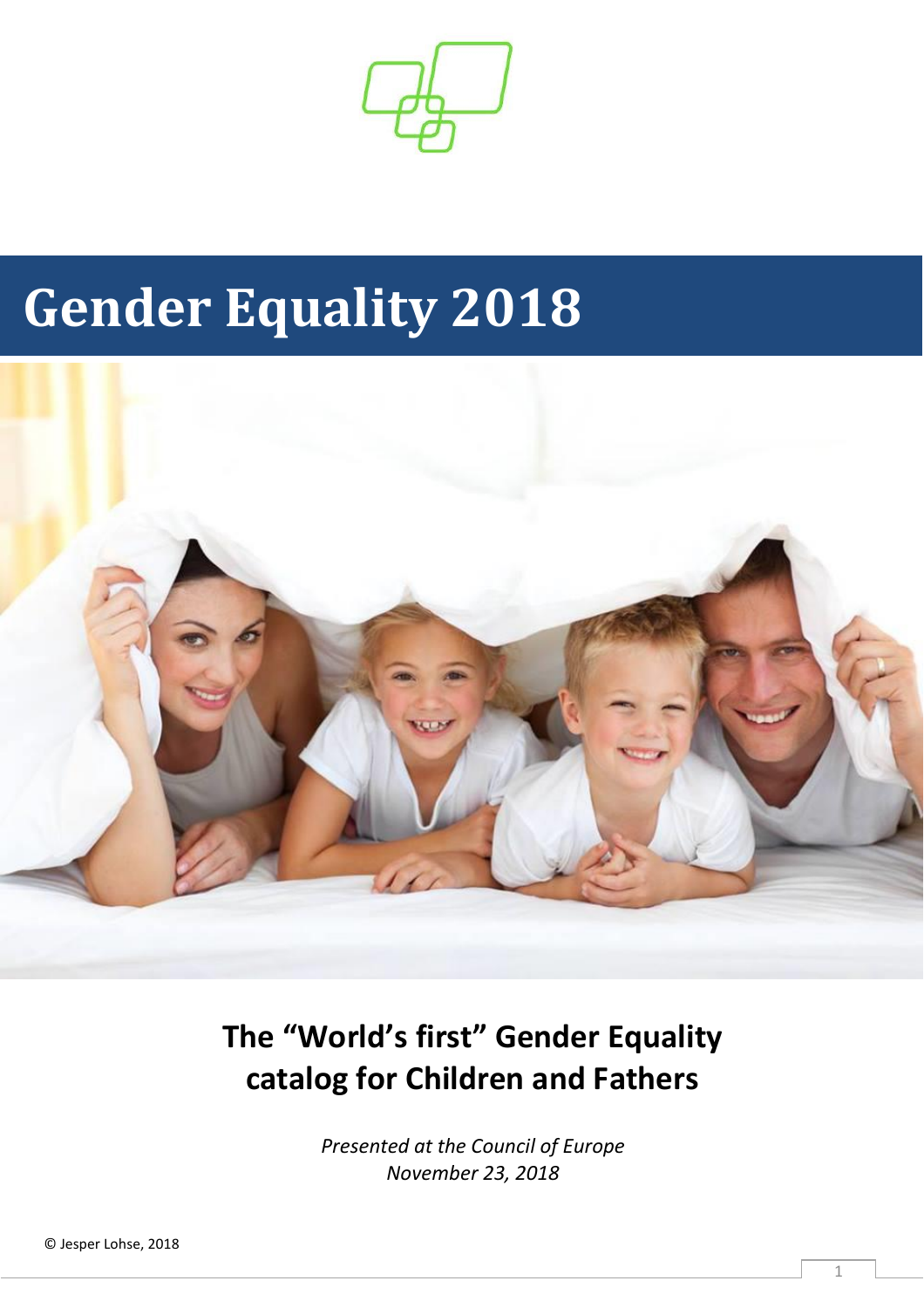

#### <span id="page-1-0"></span>**Introduction**

We are all living in a society with global change and new technological development that affects the work-life balance in society. We no longer can state who is the best student, employee, manager, leader, prime minister or parent, just by looking at gender.

Gender Equality in work, education and family life is a new reality, but we have to understand it and learn how to live with it in our society. In education, most developed countries have progressed positively offering equal opportunities for boys and girls. In the workplace, we are seeing more and more female leaders in business and politics. That is also positive.

However, in family life we are today living in a shared parenting world with single parenting law for historical and cultural reason. This is no longer in the best interest of the child, families, organizations or society.

The family law is - beyond any doubt - violating the UN Children Convention article 2, 3 and  $7<sup>1</sup>$  as well as the European Human Rights convention articles 6, 8, 14 and 17<sup>2</sup>. The documentation and formula is simple:

- *+ New shared parenting research*
- *+ Human Right Conventions*
- *+ The "World's first" Gender Equality catalog for children and fathers*
- *= Government responsibility for shared parenting law reforms*

The research on children's health and real-life in the Nordic countries today documents that shared parenting is in the best interest of the child. This is due to increased social relations with more love from two parents, more quality time with both parents, a better contact to all the grandparents and a larger social family. In addition, reasons can be more holidays, better children financing and a clearer identity of man and woman – and most importantly all together less stress in traditional families and families using shared parenting with equal time at both parents.

An example of this research is from Sweden<sup>3</sup>, where children health data from all 200.000 children in the age of 12-15 has been, analyzed related to psychological symptoms and family forms. The reality and research illustrate that the social relations are of major importance for children, not just the positive collaboration between parents or the financial situation. Children is simply, less stressed in society.

 $\overline{\phantom{a}}$ 

<sup>&</sup>lt;sup>1</sup> UN Convention of the Child:<https://www.ohchr.org/EN/ProfessionalInterest/Pages/CRC.aspx>

<sup>&</sup>lt;sup>2</sup> European Convention on Human Rights: [https://www.echr.coe.int/Documents/Convention\\_ENG.pdf](https://www.echr.coe.int/Documents/Convention_ENG.pdf)

<sup>3</sup> Malin Bergstrøm, Karolinska Institute[, http://www.foreningenfar.dk/karolinska-instituttet](http://www.foreningenfar.dk/karolinska-instituttet)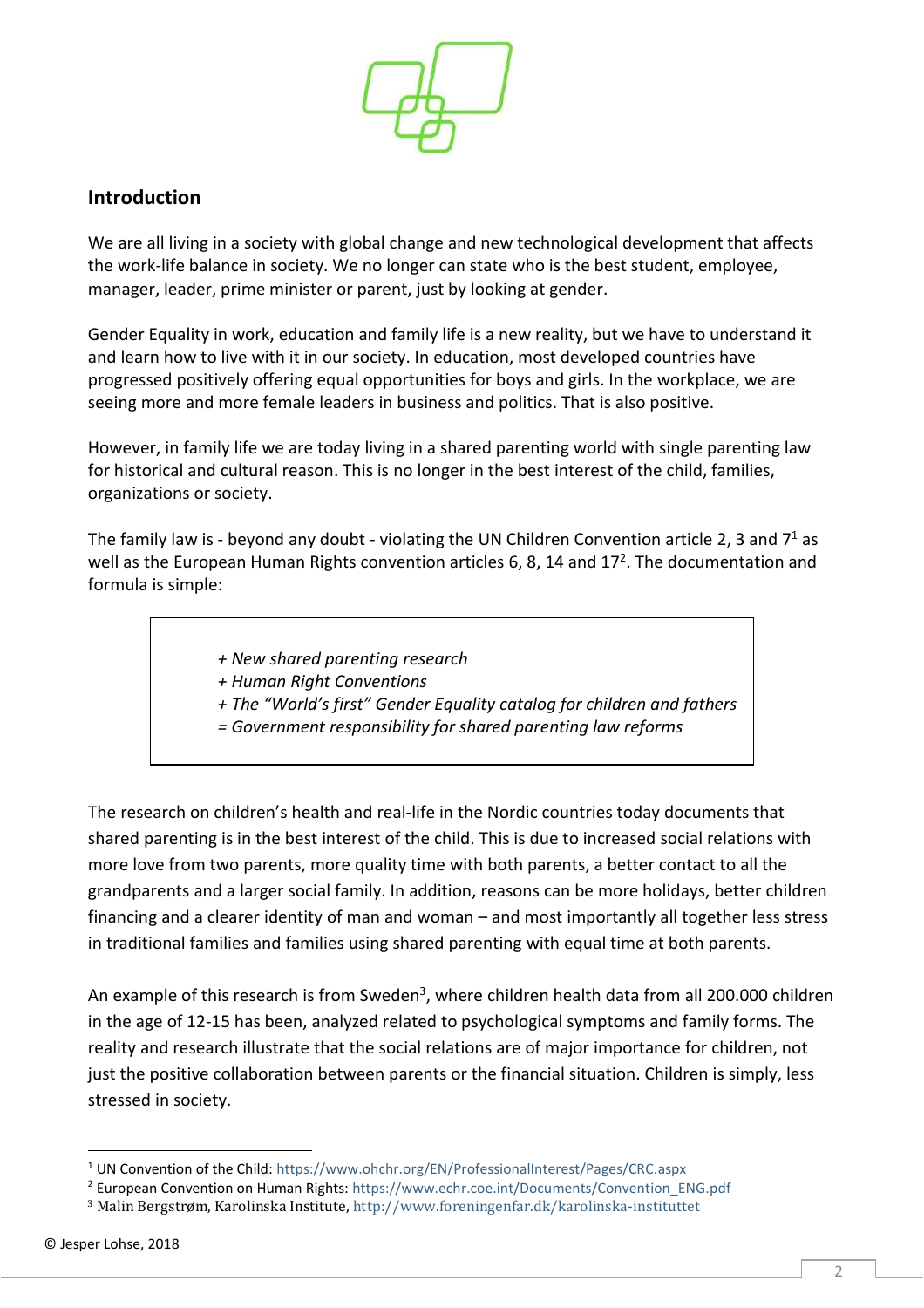

#### All 200.000 children in Sweden age 12-15



Source: Chess, Centre for Health Equity Studies

A review of the international shared parenting research<sup>4</sup> also concludes that shared parenting and equal time with parents is in the best interest of the child, as the general rule, even in both conflict and non-conflict families. First, children that spends equal parenting time fare as well as or better than, those in maternal residence - especially in terms of the quality and endurance of their relationships with their fathers.

Secondly, the research documents that "parents do not have to be exceptionally cooperative, without conflict, wealthy, and well educated, or mutually enthusiastic about sharing the residential parenting for the children to benefit. Third, young adults who have lived in these families say this arrangement was in their best interest—in contrast to those who lived with their mothers after their parents' divorce.

Fourth, most industrialized countries, is undergoing a shift in custody laws, public opinion, and parents' decisions - a shift toward more shared residential parenting. With the research serving to inform us, we can work together more effectively and more knowledgeably to enhance the wellbeing of children whose parents are no longer living together."

 $\overline{\phantom{a}}$ 

<sup>4</sup> Linda Jensen, Wake Forrest University, 2011 USA [http://www.acfc.org/acfc/assets/documents/research\\_pdf's/Nielsen\\_SP\\_Nov\\_2011.pdf](http://www.acfc.org/acfc/assets/documents/research_pdf)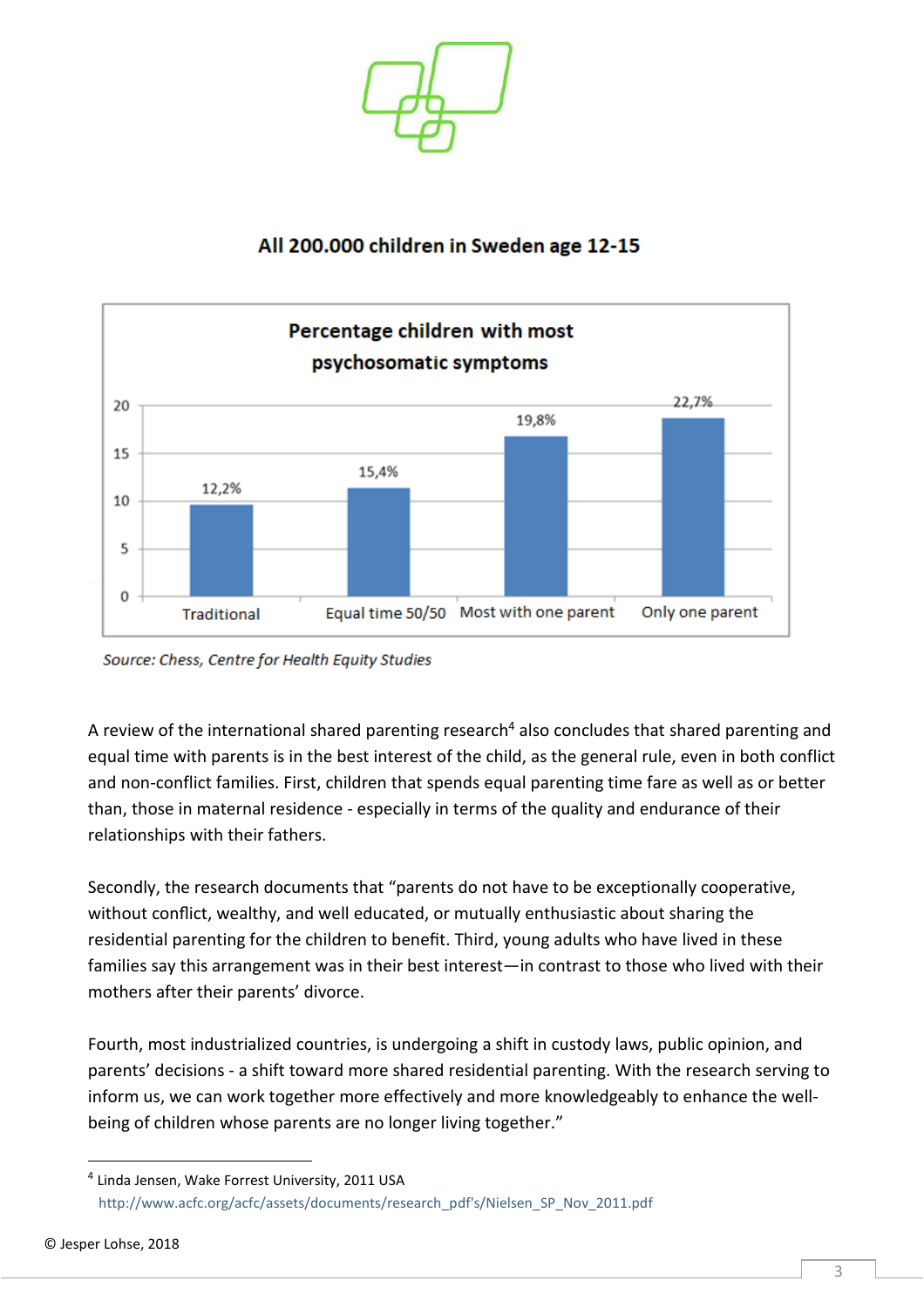

The aim of the human rights conventions is to protect all children and parents against discrimination by gender and other factors such as the family forms. The conventions also state that all children have the rights to know and be cared for by its parents and that all citizens have the right to respect of family life.

All citizens have, the right to be able to try their citizens' rights in due time and no country that apply by the UN convention of the child and the Human Rights Conventions can make law and practices that are violating the conventions. The human right conventions combined with the shared parenting research is simply in direct conflict with the current family law and practices in most developed countries today.

The 'World's first' gender equality catalog has been prepared and is presented to illustrate the many specific areas in the law and practices are not in the best interest of children in society as a hole, but are still used for historical and cultural reason.

The gender equality catalog 2018 includes 348 examples divided into 12 themes based on several years of analysis of family law and practices in Denmark. However, it seems from many discussions with shared parenting organizations in more than 25 countries that it applies for many or all countries today.

Hopefully the catalog can be an inspiration for the Council of Europe, the United Nations and International Governments, Researchers, Educators, Experts and Politicians for a better understanding of the gender equality challenge in gender equality, sustainability and work-life balance in society.

Yours Sincerely, Jesper Lohse, MBA & Nordic Father

*Chairman of the Danish Fathers Association Chairman of the Nordic Equality Council ICSP Board Member 6-month Paternity leave*



*FREE download at [www.worldparents.org](http://www.worldparents.org/)*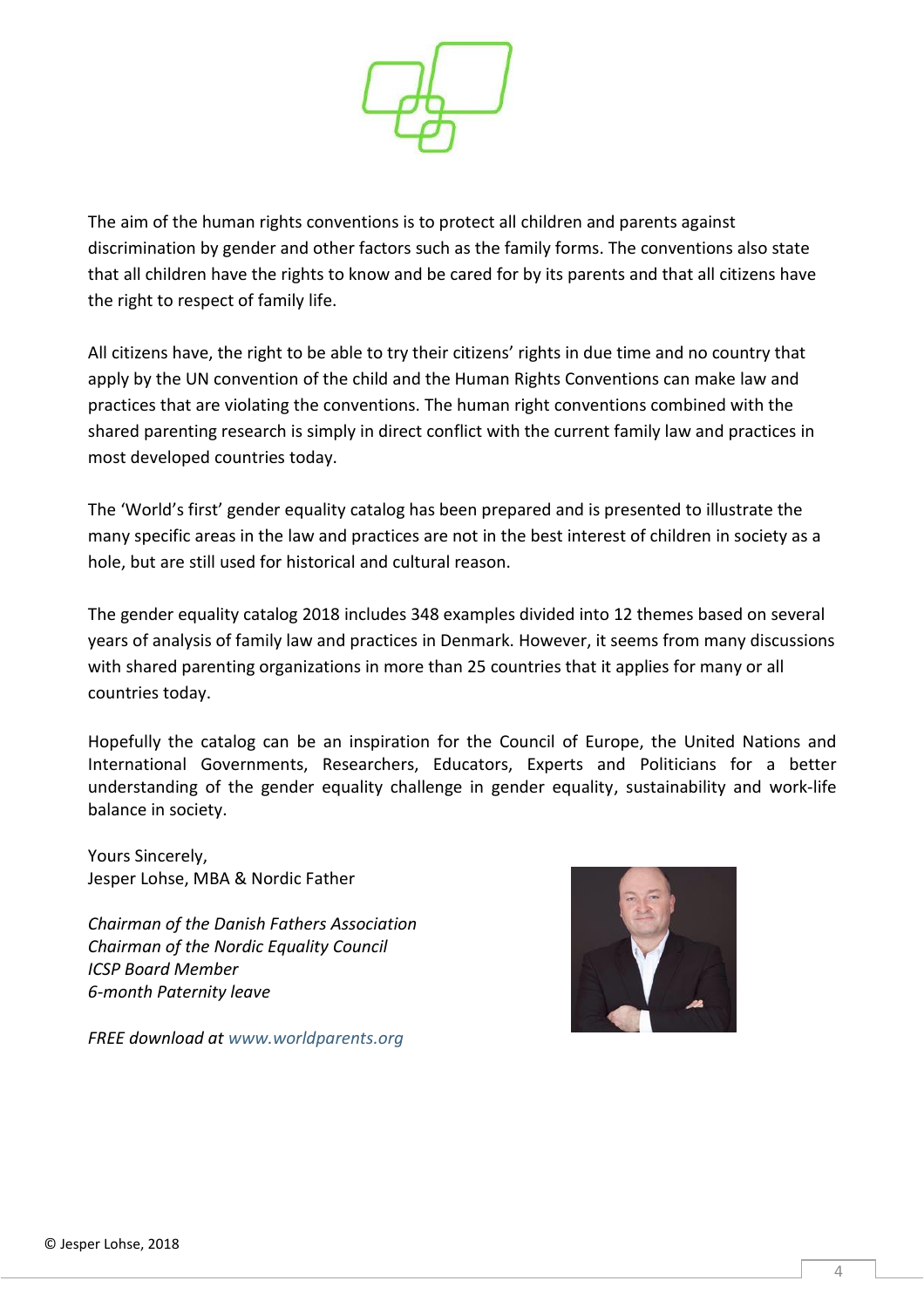

### **Table of Contents**

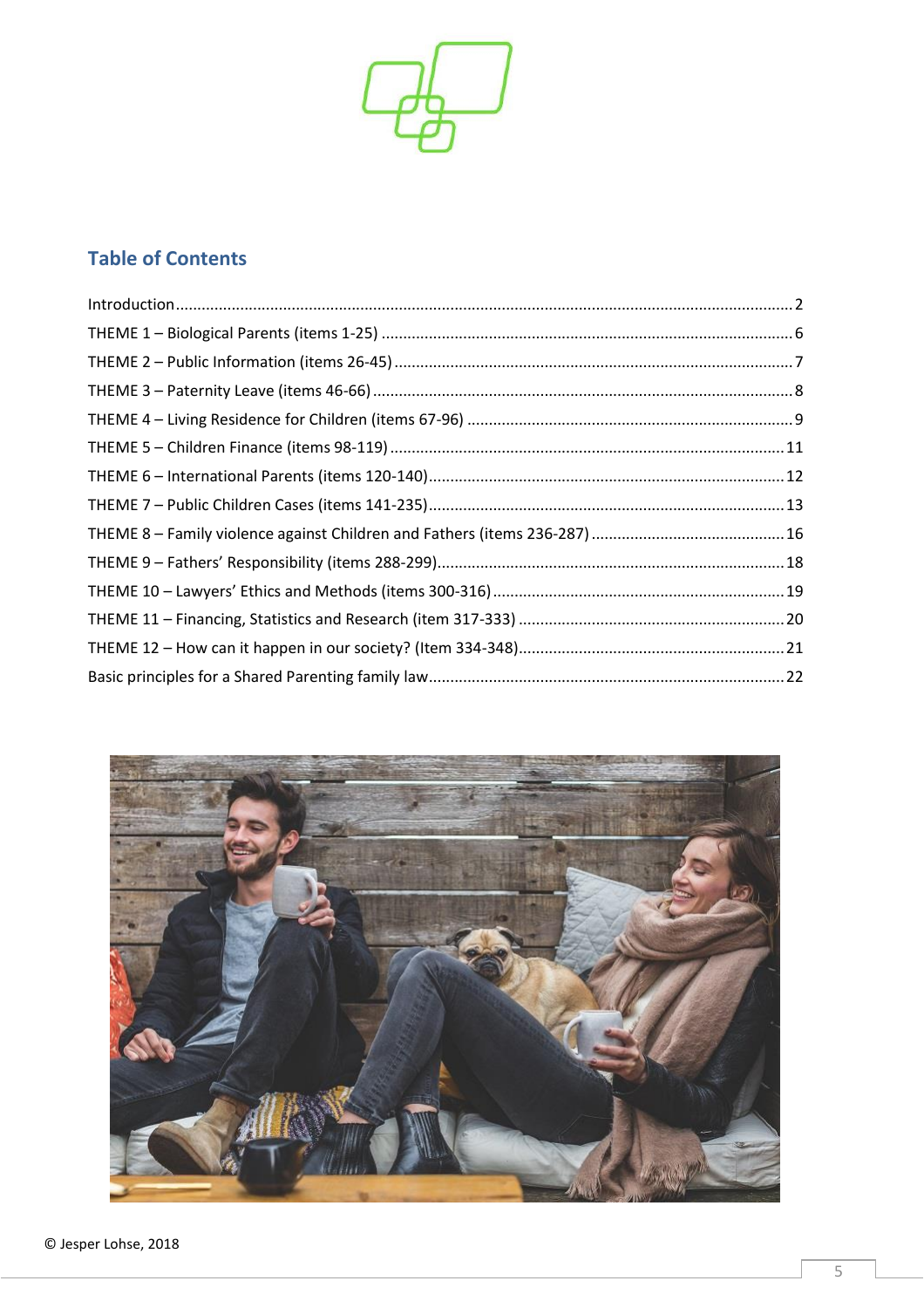

#### <span id="page-5-0"></span>**THEME 1 – Biological Parents (items 1-25)**

All children have according to the UN convention of the child article 7 the right to know and be cared, for by the parents. However, the majority of people in Denmark are not aware that, according to the National Children's Act, the child's parents are not, registered as being the biological father and mother, but as the biological mother, the husband and/or co-mother, while the biological father and co-father are not even, mentioned.

This in an era of DNA, shared parenting, divorces and social media, where biological children, parents and siblings find each other in completely new ways throughout their lives. The only way we can protect all children in the future is with the truth, equal opportunities and good values.

The vast majority of children live in biological parenthood and the biological parenthood is emotionally life-long because it is the child's origin. It is, perceived that children as a whole with single parents are most exposed even though there are desired children with single parents, comparable to children in shared parenting family forms.

- 1. The child's father is by law the husband of the mother and not necessarily the child's biological father.
- 2. The child's father must be determined within 6 months, even if errors occur.
- 3. The child's father is not always, informed and registered correct.
- 4. The employer is entitled to know of a child being born before the biological father.
- 5. The fathers do not necessarily have the right to have their name in the child's name.
- 6. The child's father is not always, registered correctly in spite of DNA.
- 7. The child's father is not always, registered correctly in spite of shared parenting and divorces.
- 8. The child's father is not always, registered correctly in spite of social media.
- 9. The child's father is not always, registered correctly in spite of image recognition.
- 10. The child's father is not always, registered correctly in spite of mobile apps that can find all info.
- 11. The child's father does not automatically have shared custody as biological father.
- 12. The child's father does not always have shared custody because it first became standard in 2007 in DK.
- 13. The child's father can loss custody by law, although being a better parent and not the reason.
- 14. The child's father must pay inheritance even if on incorrect registration as biological father.
- 15. The child's father must pay child support even if on incorrect registration as biological father.
- 16. Anonymous sperm donation makes children live in uncertainty of their biological origin.
- 17. Anonymous sperm donation does not allow a children and biological father relation later in life
- 18. Anonymous sperm donation does not always children to find a biological donor on hospitals
- 19. Today, a co-mother can be, registered with the same rights as the biological father.
- 20. Law recognizes Co-mothers and not co-fathers, e.g. two men with a child using surrogate mother.
- 21. Fathers do not always want abortion but have no choice.
- 22. Fathers do not always want the child to be born but has no choice.
- 23. Children can be, adopted against the father's will, if there is not shared custody.
- 24. Fathers do not always recognize the biological paternity.
- 25. Fathers do not always take responsibility for the biological parenthood.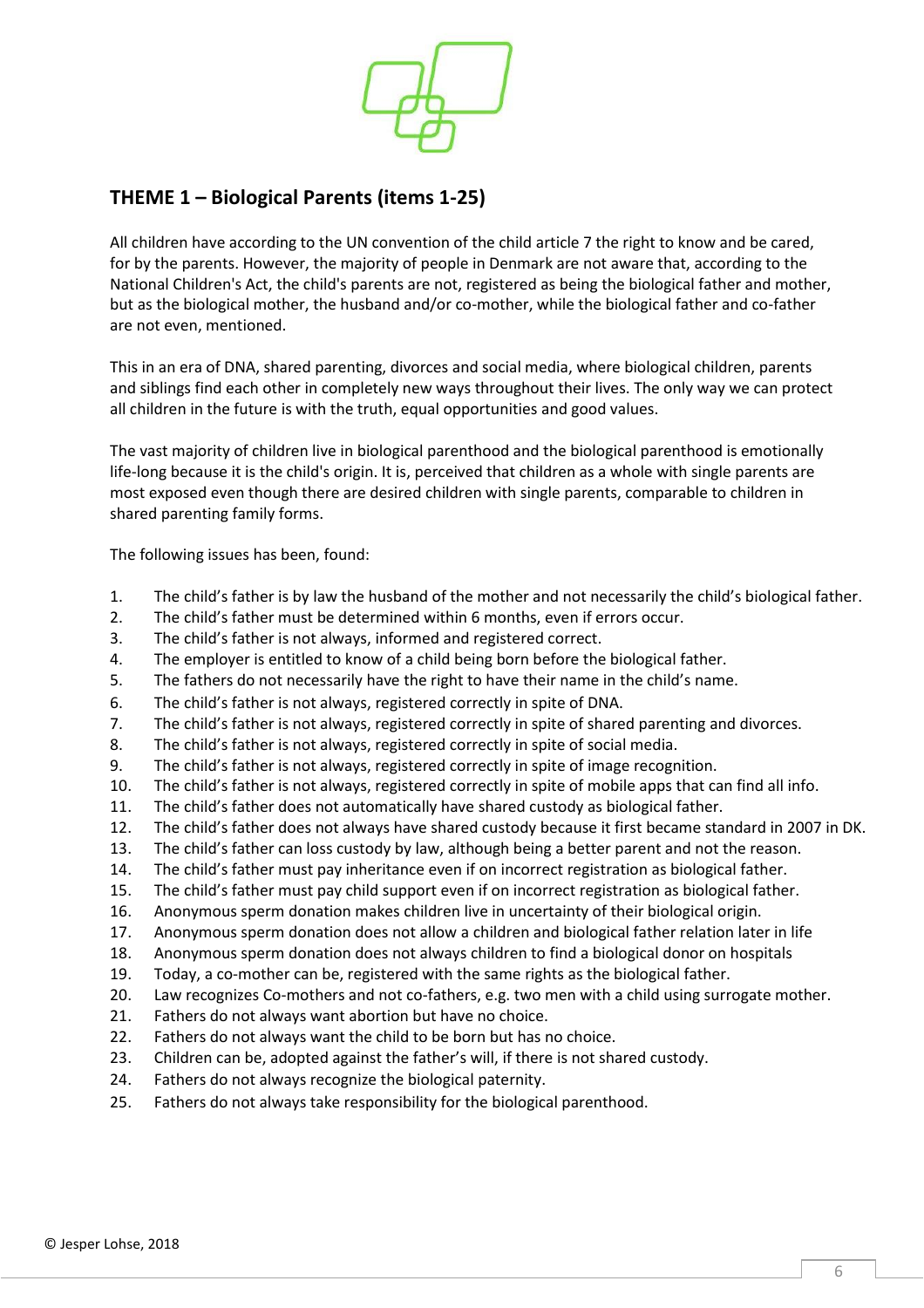

#### <span id="page-6-0"></span>**THEME 2 – Public Information (items 26-45)**

In many countries, public information about children is today, sent by e-mail, but often only to one parent. The simple explanation to why the mail is not sent, to both parents is in Denmark and many countries alike, is that there cannot be printed a list of children under age 18 in relation to shared custody and information rights by parents.

The reason is that data is missing centrally for the state and in some; few situations that the technical ability to send e-mails to both parents are not available. Hence, there is no automation of public information about children for both parents.

This means large costs for society in manual work at schools, municipalities, hospitals and the state. In addition to this, there is loss of knowledge and citizen satisfaction and respect in the shared parenting society. It seems that nobody will assume responsibility and inform the politicians clearly about the data issue, despite the fact that both parents have the legal right to the same information about their children by law.

- 26. Public letters related to Children's birth are not sent to both parents.
- 27. Public letters related to Children's parental leave are not sent to both parents.
- 28. Public letters related to Children's day care are not sent to both parents.
- 29. Public letters related to Children's school enrollment are not sent to both parents.
- 30. Public letters related to Children's start and end of day care are not sent to both parents.
- 31. Public letters related to Children's start and end of afterschool activities are not Sent to both parents.
- 32. Public letters related to Children's health measurements are not Sent to both parents.
- 33. Public letters regarding Children research are not Sent to both parents.
- 34. Public letters related to Children education offers is not Sent to both parents.
- 35. Public letters related to Children's dental care are not being Sent to both parents.
- 36. Public letters related to the local municipal Child activities is not Sent to both parents.
- 37. Public letters related to Children concerns are not Sent to both parents.
- 38. Public letters related to hospitals even in emergencies are not automatically Sent to both parents.
- 39. Public letters related to hospitals are not Sent to both parents due to manual procedures.
- 40. Public letters related to municipality & hospitals are not Sent to both parents due to human mistakes.
- 41. Public letters related to municipality & hospitals are not Sent to both parents due to culture.
- 42. Public letters related to municipality & hospitals are not Sent to both parents due to lack of will.
- 43. Parents will often not receive the same info from the child's doctor, although they have joint custody.
- 44. Parents will often, be excluded from info about their children against the law due to single custody
- 45. Parents may not be given all documents and do not know what is excluded.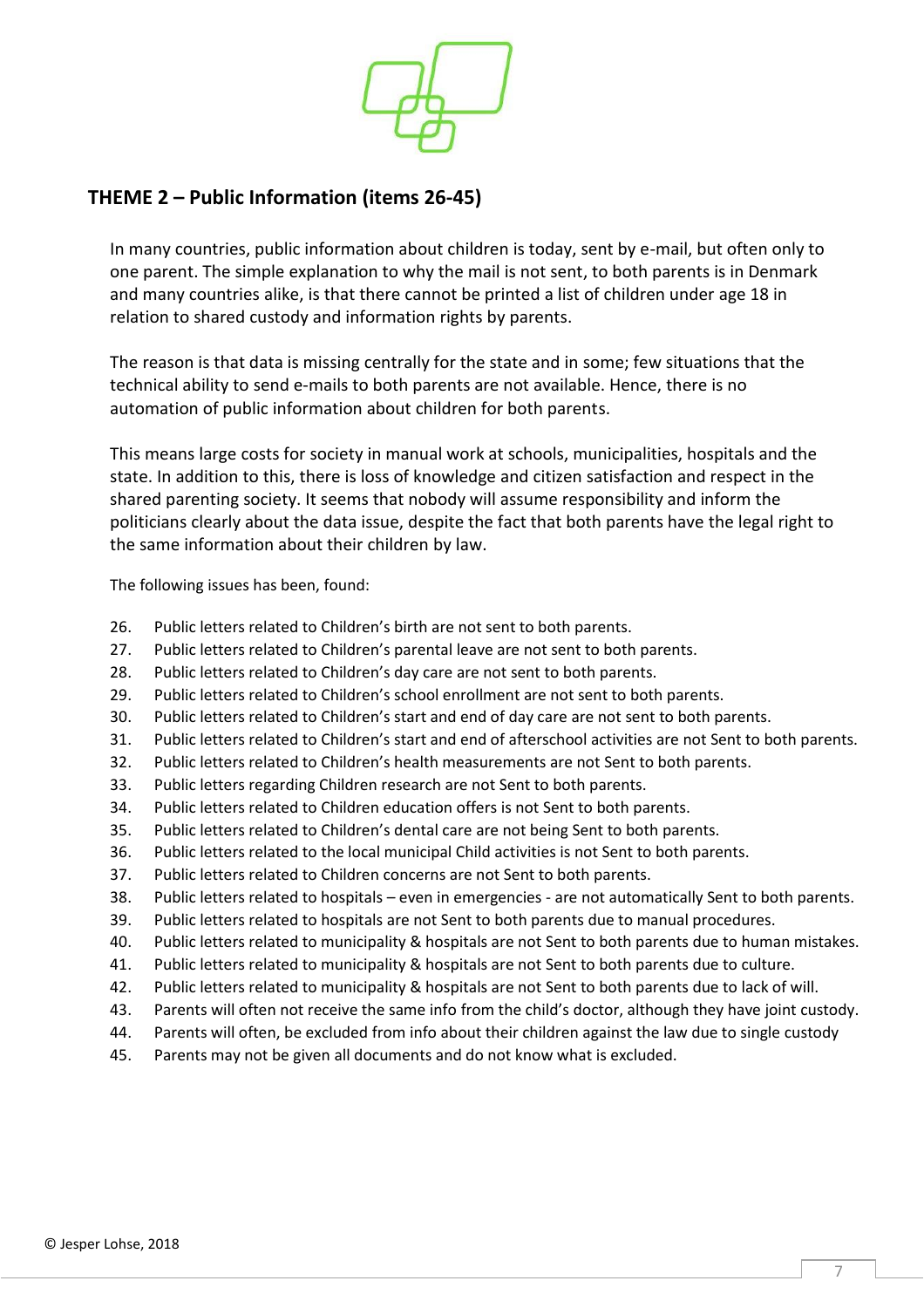

#### <span id="page-7-0"></span>**THEME 3 – Paternity Leave (items 46-66)**

In the Nordic countries up to 30% of the parental leave is today, held by the father and in some cases the father has 9-12 month of parental leave. However, there are a large difference between the Nordic countries due to the method used.

When Denmark introduced twelve months of parental leave, the intention was for the child to have leave with both parents. This to increase the love, care, health and security for the child throughout the life. The Danish fathers however, only take 10 percent of the parental leave and 20% state they pay themselves. This because the period is not earmarked with three months to the fathers.

It is not correct when politicians and officials state that the parents have a free choice. Children and fathers only have a free choice, if the mother and workplace agree in practice. The Parental Leave Decree article 8, item 2 state that if the parents disagree, the public allowance is given to the parent with whom the child stays the most, which is the mother.

Furthermore, the majority of fathers do not argue with a mother after their baby has just been born and it takes typically 3-9 month before they understand the law. The children who need paternity leave the most are often the children who do not get it in cases with maternal depression or a negative social heritage of the mother. In these cases, the mother often will demand the full parental leave and fathers' risk to be removed from the children' live.

The Parental Responsibility Act says nothing about paternity leave, why the fathers and children do not have any rights, if the parents do not live together or get a divorced during the parental leave period. Only few parents are aware that the leave can be used until the child is 9 years. Few fathers know that they have to reserve the right to public allowance, but it doesn't matter if there is no access to the child.

- 46. The child is not entitled to the same parental leave with the father and mother.
- 47. The child is not entitled to paternity leave, only maternity leave.
- 48. The child currently has only 14 days earmarked paternity leave with the father
- 49. The child parental leave depends on the family economic and earnings when it is not earmarked.
- 50. Less Fathers in Denmark than the rest of the Nordic region take paternity leave due to missing rights
- 51. The Parental Leave Decree section 8, 2 gives the public allowance to the mother on disagreement
- 52. Fathers do not receive the same counseling, support and information about parental leave.
- 53. Fathers are not offered family groups with new born in all municipalities, but to join mother groups.
- 54. Fathers are not offered fathers' groups in all municipalities, although this is the largest request.
- 55. The child's attachment, psychological health and security with both parents in life is impaired.
- 56. The child's attachment, psychological health and security deteriorates on parents' illness or death.
- 57. There are fathers who do not want parental leave.
- 58. There are mothers who do not want to allow fathers to take parental leave.
- 59. There are employers who do not allow fathers to take parental leave, in which case they will be fired.
- 60. Many fathers do not know that they can use the parental leave until the child is nine years old.
- 61. The Parental Responsibility Act do not give the right to parental leave. There must be parenting time.
- 62. The Parental Responsibility Act discriminates against fathers in modern families related to the leave.
- 63. Fathers are often not granted parenting time or paternity leave by the State Administration.
- 64. Fathers are not obligated to take parental leave, only mothers by law, although it is best for the child.
- 65. The mothers' career options are impaired.
- 66. The mothers' pensions are impaired.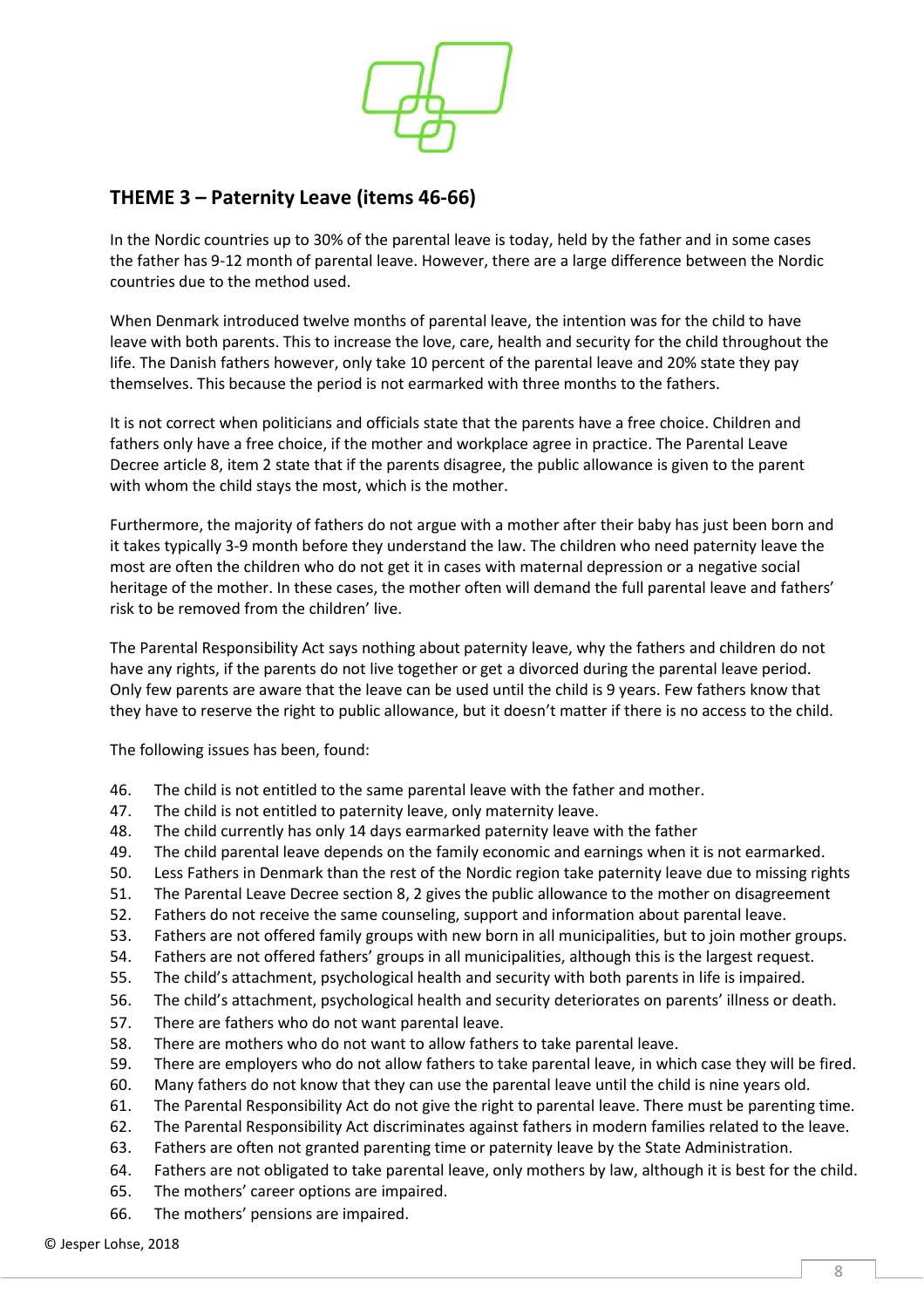

#### <span id="page-8-0"></span>**THEME 4 – Living Residence for Children (items 67-96)**

The most serious discrimination against parents in the international family law today is probably the historical and culturally bound categorization of parents into residential and non-residential parents. The children and parents have hereby, very different legal, economic and procedural rights in the same situation, which is a direct and indirect violation of human rights.

The discrimination is significant when the term is used to categories ordinary parents. Parents shall within a few days, if they no longer live together, decide who is the residential and who is none residential parent. Who has more legal and financial rights than the other parent in the same situation?

There is also clear evidence of indirect discrimination of fathers, where the number of children living with their father for example in Denmark is still at the level of 1980 at a time where there has been a significant development in children and fathers' parenting time. The difference can only, be explained by discrimination in law and practice, not a free choice of families or the lack of desire on the fathers' part. Fathers that would like to, desire or by law should be residential parent for children simply do not get it.

- 67. The family law is historically, based on one parent instead of the child and the whole family.
- 68. Parents do not have a free choice to make own agreements on welfare benefits and parenting time.
- 69. Parents do not have a free choice of schools at both parents, if the parents are not living together.
- 70. Parents do not have a free choice of doctor' at both parents, if the parents are not living together.
- 71. Parents do not have a free choice of dentist at both parents, if the parents are not living together.
- 72. Parents do not have a free choice of activities at both parents, if the parents are not living together.
- 73. The child does not have a social security card at both parents, if the parents are not living together.
- 74. The child does not have a passport at both parents, if the parents are not living together.
- 75. Change of school can happen without the consent of both parents.
- 76. Change of afterschool activities can happen without the consent of both parents.
- 77. The residential parent can move the child away from a safe environment with less parenting time.
- 78. The residential parent can move further away with the child, even if a 6 week' s notice is filed or not.
- 79. The residential parent can decide if the child shall take part in a children group.
- 80. The residential parent can decide if the child shall have a child counselor.
- 81. The residential parent can decide if the child shall have a child psychologist
- 82. The child is not, equally treated at both parents if the child is detained.
- 83. The child is not, equally treated at both parents in relation to holidays.
- 84. In case of parental conflict, the fault of the residential parent does not matter in the law
- 85. The residential parent can use the threat of less parenting time for the other parent in disagreements.
- 86. The living residence for children with fathers is at the same level as 1980 due to illegal discrimination.
- 87. The fathers have received 50/50 parenting time instead of the child's residence.
- 88. The children are abducted/hidden away, when parents split up due to the discrimination of fathers.
- 89. The children do not get residence registered with fathers for historical and cultural reasons.
- 90. The children do not get residence registered with fathers, when they are small although the fathers sometimes have had 6-12 months of paternity leave for historical and cultural reasons.
- 91. The children often do not get their residence registered with the fathers, if false accusations are used
- 92. The children often do not get their residence registered with the fathers, if the case is drawn out
- 93. The children do not get their residence registered with the fathers, even after 9 months of paternity.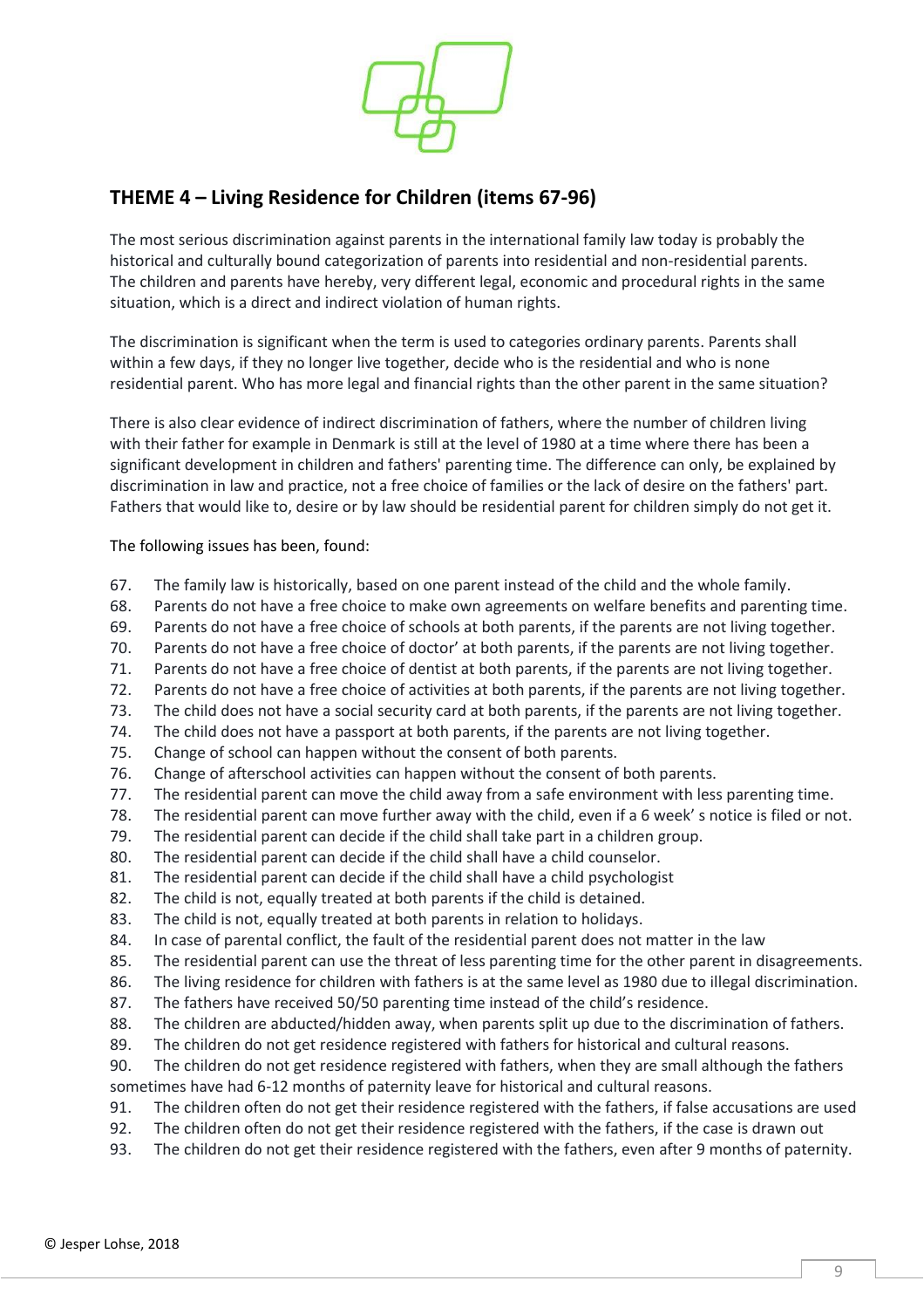

94. The children and parents experience discrimination based on the family form, living address and gender in cases, where parents are having minor or critical psychological issues of relevance for the child. 95. The children and parents experience discrimination based on the family form, living address and gender in cases with violence by the mother or father.

96. The children and parents experience discrimination based on the family form, living address and gender in cases in serious children cases e.g. Lack of information and rights.<br>97. Non-residential parents do not have to take responsibility for the child

Non-residential parents do not have to take responsibility for the child.

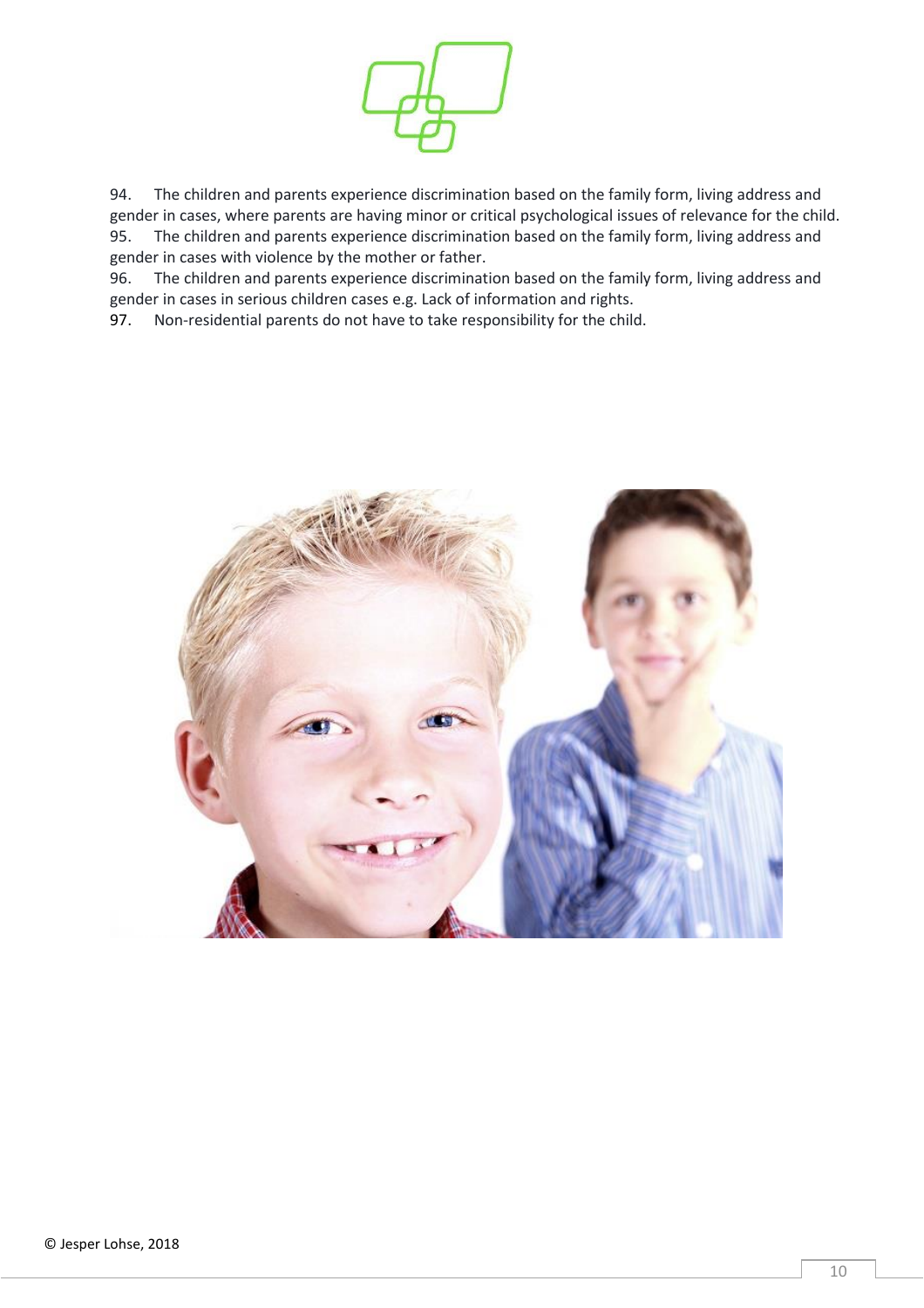

#### <span id="page-10-0"></span>**THEME 5 – Children Finance (items 98-119)**

As EEC citizen working in Denmark, you have the right to public child allowance, if you are married or are not living together and though the child is living in another country.

This happens while Danish fathers / non-residential parents, including parents with 50/50 parenting time arrangements that pay child support, sports, mobile phones and more, receives nothing. The legislation applies even, if the father / non-residential parent become unemployed and have critical need for child welfare to obtain the contact with the child. In some cases, it may mean that the child will lose contact with the father.

Parents cannot distribute parenting time and welfare benefits in the best interest of the child, if they are not living together. For example, in cases where the mother needs the public child allowance and welfare benefits, but the child interest is to have living residence and more parenting time with the father. This is not, an unusual situation.

The child financing and welfare benefits is highly determinative of who becomes the residential parent, because only the residential parent receives public child allowance and benefits. This must be, considered a very serious discrimination against children and parents who have a real need. The child's financing forms the basis for a variety of family conflicts and for the parenting time arrangements, because only one parent can receive welfare benefits. The distribution of the child's financing forms a systematic basis for false accusations against fathers and social heritage for generations for children. There are also fathers who do not take responsibility and think more about finances than what is in the best interest of the child. However, gender discrimination is illegal.

- 98. Public welfare is sent out of the country while approx. 320.000 Danish fathers receive nothing.
- 99. Family conflicts is causes due to child finance and registration of residential and non-residential parent
- 100. Child and youth support are, paid only to the mother.
- 101. Public child allowance is, paid only to the residential parent.
- 102. Public housing allowance for children is, paid only to the residential parent.
- 103. Special child allowances for education is, paid only to the residential parent.
- 104. Increased public educational allowance is, paid only to the residential parent.
- 105. Public day care allowance is, granted only to the residential parent.
- 106. Public disability benefits are, granted to the residential parent without following the child.
- 107. Non-residential parents do not have the opportunity to get an au pair.
- 108. Special children benefit for municipal council work is, paid only to the residential parent.
- 109. Special legal proceedings for children is, only given to the residential parent.
- 110. Transportation cost when moving away is a shared cost, not the responsibility of the relocating parent.
- 111. There is a fee for fathers on must hospitals at childbirth.
- 112. Child support is, calculated based entirely on the non-residential parent's income.
- 113. Child support is, calculated without taking into account the non-residential parent's ability to pay.
- 114. Child support is, calculated so that there is no incentive for non-residential parents to make earnings.
- 115. Child support is, granted although the parent is already supporting the child.
- 116. Parents must pay full price at afterschool activities, although only used 1-2 days
- 117. Parents who do not live together but cooperate are discriminated
- 118. Fathers do not always want to pay child support and therefore want 50/50 parenting time.
- 119. Mothers sometimes want to receive child support and therefore do not want 50/50 parenting time.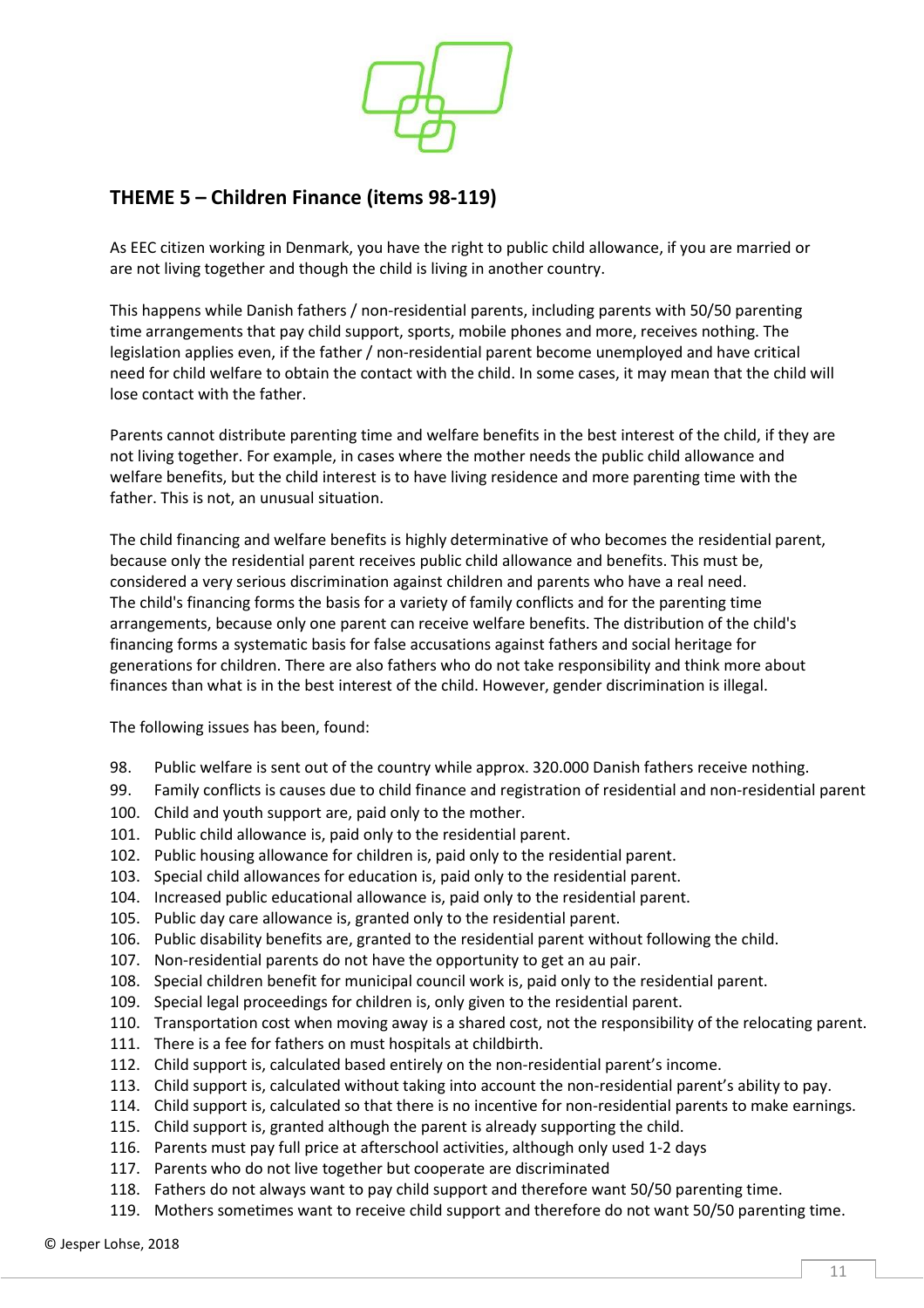

#### <span id="page-11-0"></span>**THEME 6 – International Parents (items 120-140)**

More and more children have parents from two different cultures in most countries today. For cultural and historical reasons, children and fathers often in western countries today stand without legal rights.

The basic human right "order public" that is intended to provide legal security, is written out of the national law in Denmark towards EEC and Nordic law. When a national authority cannot reject an unreasonably high level of child support. Unreasonable child support in the absence of legislative rights for child to both their parents or in cases, where the child is detained, from parenting time or abducted, when it is not in the best interest of the child, the children and citizens are in a very serious and critical situation. This is a direct violation of basic human rights due to cultural differences by law.

The experience is children losing a healthy contact with their parents, as well as citizens who become economically ruined and completely, destroyed as persons is, not helped by the authorities. It is crucial that children are almost automatically and without a careful consideration of the human rights, cultural differences and national economic legislation are, allowed to be move abroad as it may be best for the child to remain in the residential country with the other parent. Nordic family legislations is often ahead of Europe and the rest of the world, and often protect children in a much more qualified manner.

The following issues has been, found:

- 120. Children and fathers are in many countries without rights due to old legislation and culture.
- 121. Children and fathers find that "Order public" does not legally protect them.
- 122. Children and fathers are without rights in practice to enforce agreed parenting time.
- 123. Fathers must pay alimony for children abroad in contravention of "Order public".
- 124. Fathers must pay maternity support abroad in contravention of "Order public".
- 125. Fathers must pay child support abroad in contravention of "Order public".
- 126. Fathers must pay legal expenses abroad in contravention of "Order public".
- 127. Fathers must pay for accommodation and transport abroad in contravention of "Order public".
- 128. Fathers must pay child support for a long period, of time in contravention of "Order public".
- 129. Fathers experience prison sentences abroad based on incorrect information from tax offices.
- 130. Fathers experience that children are being held abroad to prevent a child's relation.
- 131. Fathers experience that children can move with their mother abroad due to sole custody.
- 132. Fathers experience that children can move with their mother abroad before compulsory placement.
- 133. Fathers experience that mother networks that systematically abduct children.
- 134. Fathers experience that mothers apply for asylum from Denmark abroad based on false accusations.
- 135. Fathers experience physical violence, if they seek contact with their child according to arrangements.
- 136. Fathers experience having to pay child support even if the child has been, abducted.
- 137. Parents experience that they have to find and bring back their abducted children themselves.
- 138. Parents experience lack of support in cases involving children abroad.
- 139. Parents experience that they cannot afford legal children cases abroad.

140. Parents experience getting married in one country, but divorced in another without knowing the country legislation.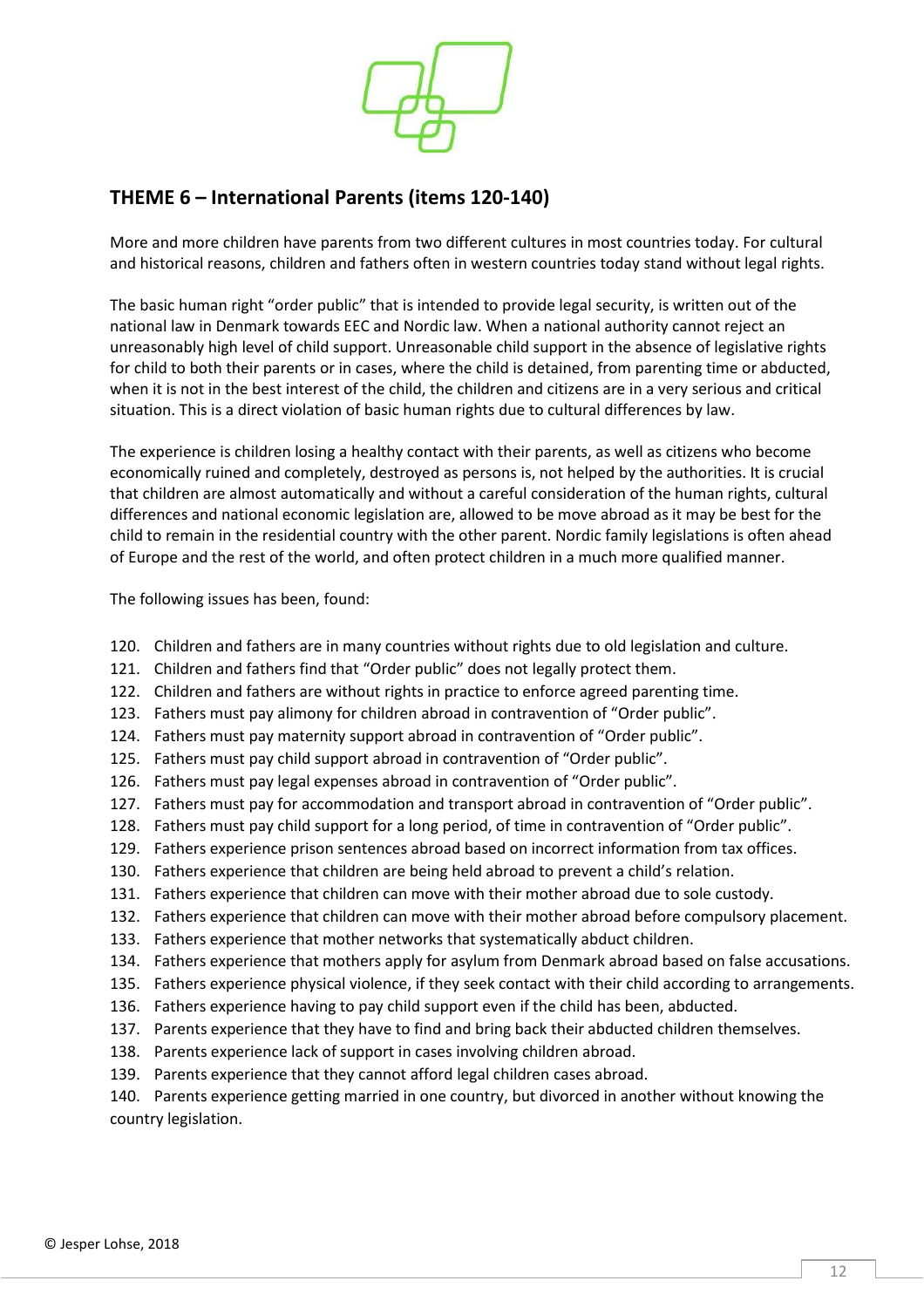

#### <span id="page-12-0"></span>**THEME 7 – Public Children Cases (items 141-235)**

By following children in the public administration process and analyzing time, quality, equality, flexibility and costs, it is relatively easy to see how many pubic administration cases goes wrong for the children, parents and authorities in the same patterns.

Based on process analysis following the children in many different types of situations, it is clear that there are too many 'changes of hands' between people and public entities. This is a well-known cause for loss of knowledge, longer processing times and human mistakes.

When family law at the same documented discriminates children and parents in relation to family forms, residential and non-residential parents as well as gender, public employees often do not have the opportunity to do a correct job. It is a well-known management problem in life critical complex human processes called 'predictable surprise' in the management theory.

- 141. Fathers experience systematical discrimination in legislation and public practice.
- 142. Fathers experience discrimination because of residential and non-residential law.
- 143. Fathers experience children counselors in public children cases that come from private companies.
- 144. Fathers experience children counselors in public children cases from companies with monopole.
- 145. Fathers experience children counselors in public children cases not disclosing background/experience.
- 146. Fathers experience children counselors in public children cases who have no report obligation.
- 147. Fathers experience children counselors in public children cases who are not subject to public access.
- 148. Fathers experience children counselors in public children cases who do not comply with the Data Act.
- 149. Fathers experience children counselors in public children cases being 85-93% women.
- 150. Fathers experience children counselors in public children cases approved only by a residential parent.
- 151. Fathers experience children counselors in public children cases documenting in Data Act Violation.
- 152. Fathers experience children counselors in public children cases with no info of their competences
- 153. Fathers experience children counselors in public children cases without "child certificates"
- 154. Fathers experience children counselors in public children cases not to be the neutral
- 155. Fathers often experience that they and the child are not entitled to a child counselor.
- 156. Fathers often experience that the child counseling is not transparent, thus jeopardizing legal security.
- 157. Fathers often experience that the child counseling sessions occurs after stays with the mother.
- 158. Fathers often experience children's conversations have focus on short-term perspectives.
- 159. Fathers often experience children's conversations take place after the child, is followed by the mother.
- 160. Fathers often experience children's conversations are not always the best due to a loyalty conflict.
- 161. Fathers often experience parental alienation that harm the child throughout their life.
- 162. Fathers often experience parental alienation that does not have any consequences.
- 163. Fathers often experience parental alienation that removes the child's contact.
- 164. Fathers experience consequences such as suicidal thought due to parental alienation.
- 165. Fathers experience that negative social heritage is passed in generations due to parental alienation.
- 166. Fathers often experience that the parental alienation consequences are not treated for the child.
- 167. Fathers experience a lack of prevention on parental alienation.
- 168. Fathers experience a lack of choice if they do not live together.
- 169. Fathers experience lack of mediation, counseling and support.
- 170. Fathers find that mediation should not happen without equal opportunities.
- 171. Fathers find that mediation should not be done in critical circumstances.
- 172. Fathers experience long waiting times.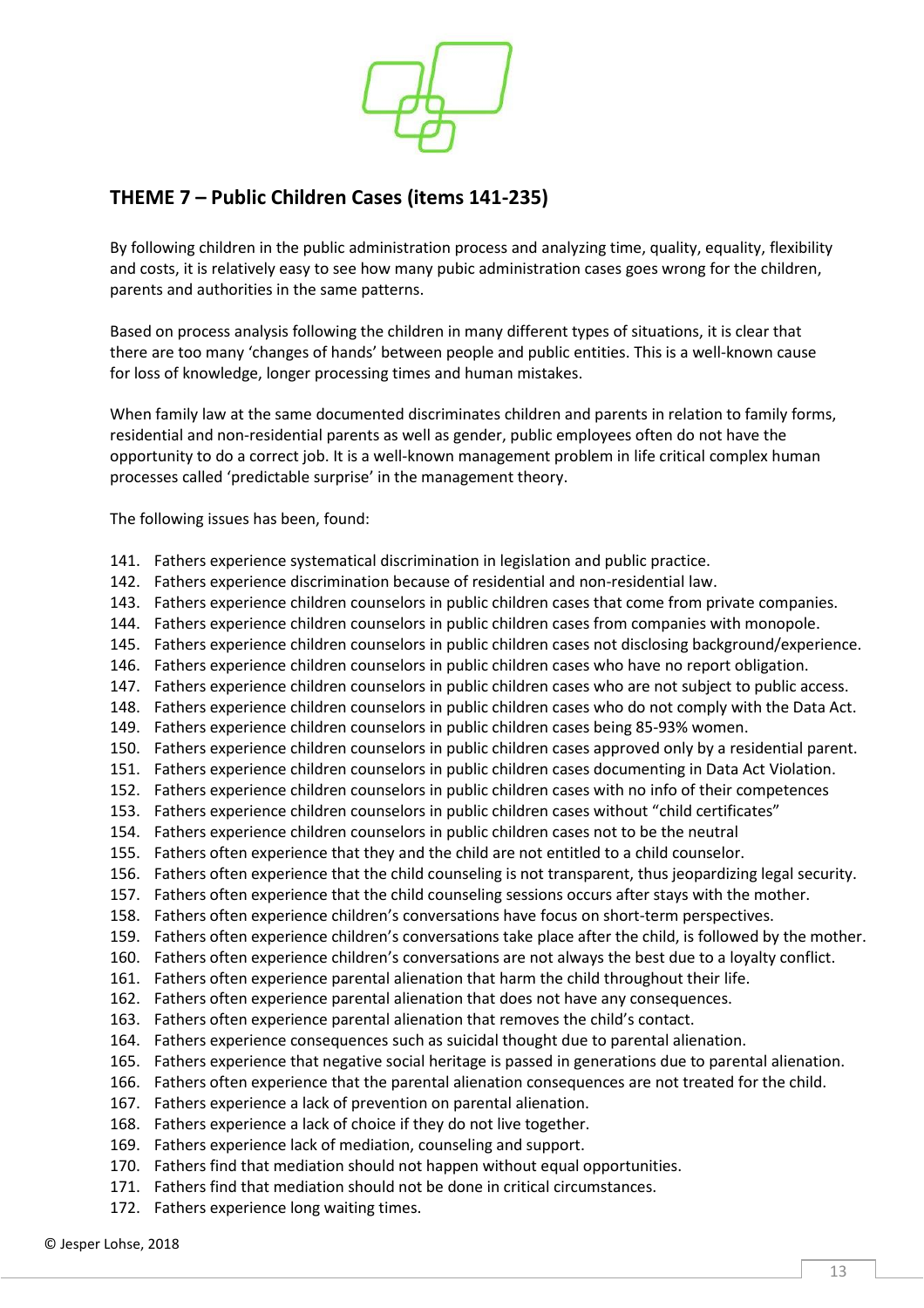

- 173. Fathers experience long processing times.
- 174. Fathers experience subjective and cultural assessments by caseworkers in child cases.
- 175. Fathers experience newly educated caseworkers in child cases.
- 176. Fathers experience personal circumstances, such as own divorce, at caseworkers
- 177. Fathers experience what appears to be friendly managerial favors.
- 178. Fathers experience fees even if a fair trial is initiated.
- 179. Fathers experience fees even if they win a case, ex. a standard reduction/increase in child support.
- 180. Fathers experience major court expenses in child cases and may not afford to start a case.
- 181. Fathers experience too many people and authorities involved in child cases.
- 182. Fathers find that basic rules of competence and ethics are not observed.
- 183. Fathers may change agreements with false signatures without being detected.
- 184. Fathers experience that the municipality handle one parent and state administration the other parent.
- 185. Fathers have a bad impression of the state administration due to gender discrimination.
- 186. Fathers have a bad impression of the state administration due to gender distribution.
- 187. Fathers have a bad impression of the state administration due to outdated legislation.
- 188. Fathers have a bad impression of the state administration due to them rewarding bad behavior.
- 189. Fathers have a bad impression of the state administration due to lack of experience by case workers
- 190. Fathers have a bad impression of the state administration due to lack of consequences.
- 191. Fathers have a bad impression of the state administration due to lack of correction of mistakes.
- 192. Fathers have a bad impression of the state administration due to ministries and politicians not being informed about the discrimination.
- 193. Fathers don't file complaints, because they don't know how.
- 194. Fathers abandon their complaint(s) because they give up.
- 195. Fathers abandon their complaint(s) to protect their children due to discrimination.
- 196. Fathers abandon their complaint(s) due to the processing time.
- 197. Fathers abandon their complaint(s) due to fees and possibly attorney costs they cannot afford.
- 198. Fathers abandon their complaint(s) due because they know they will lose although being right
- 199. Fathers abandon their complaint(s) because complaints go to caseworkers that made the decision.
- 200. Fathers experience a lack of consideration of incompetence in child cases.
- 201. Fathers experience that it is easy to cheat the system.
- 202. Fathers experience a significant number of female caseworkers and child professionals.
- 203. Fathers experience insufficient information based on gender.
- 204. Fathers experience shorter time to speak based on gender.
- 205. Fathers experience less counseling based on gender.
- 206. Fathers experience negative social heritage is passed on in generations due to gender discrimination.
- 207. Fathers experience false allegations based on gender.
- 208. Fathers experience lack of interdisciplinary cooperation in the public sector.
- 209. Fathers experience lack of continuity in cases in relation to the caseworkers involved.
- 210. Fathers experience many different institutions are involved, which causes loss of knowledge.
- 211. Fathers experience lack of consequences for false information and accusations.
- 212. Fathers experience failure to reject repeated cases with the same subject.
- 213. Fathers experience that authorities problematize cases for the children without reason.
- 214. Fathers experience children threatening to or do commit suicide due to malpractice.
- 215. Fathers experience that negative social heritage is continuously passed down due to malpractice.
- 216. Fathers experience compulsory placements where the law is not upheld and support could work.
- 217. Fathers experience compulsory placements of foreign children where the embassy is not contacted.
- 218. Fathers experience not being taken into account in cases of compulsory placement without

considering the child's residence or whether the custody of the child was given to the wrong parent.

219. Fathers experience it is not considered that the child's father can give the child the best upbringing.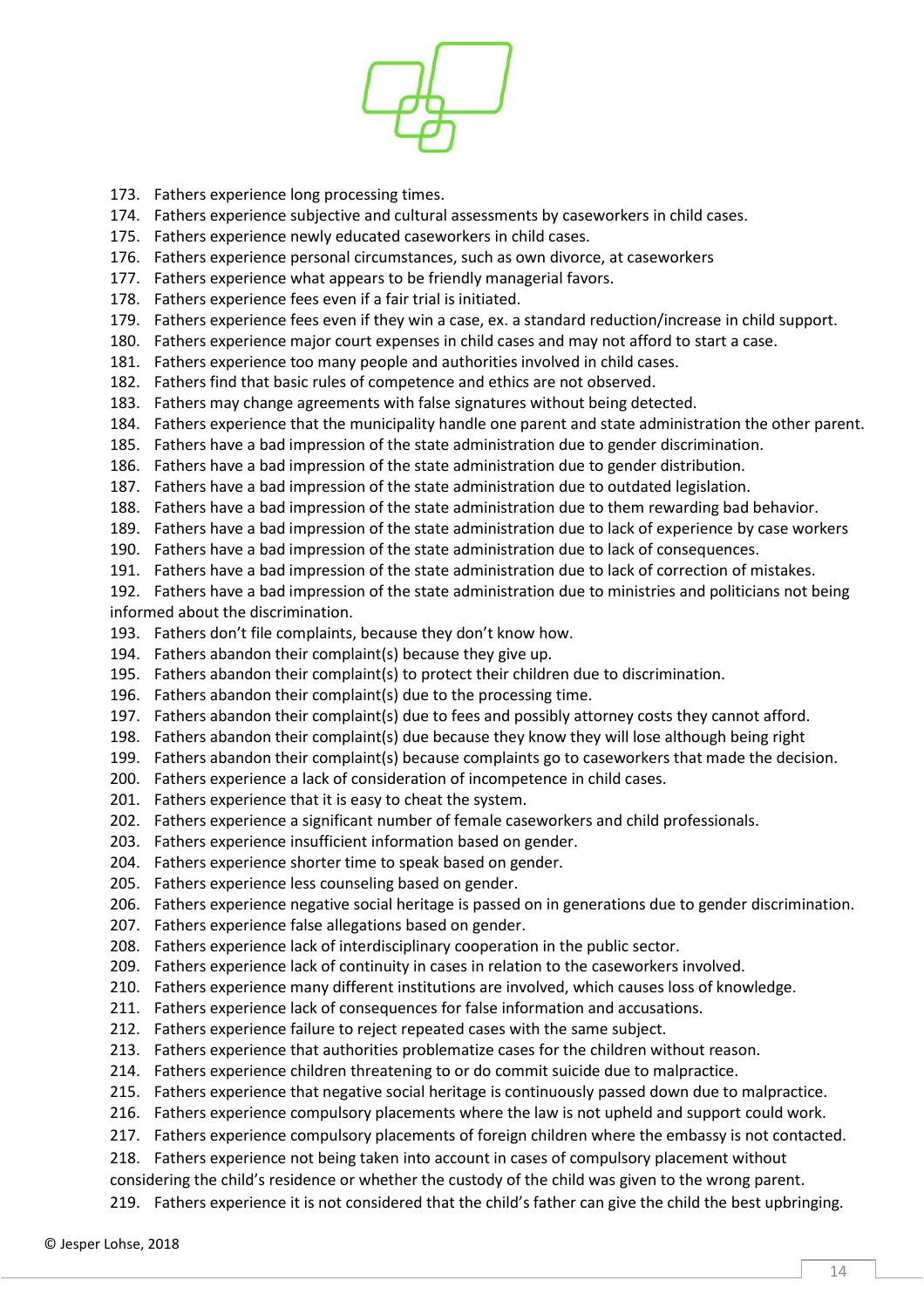

220. Fathers experience lack of education or old education and certification of child professionals.

221. Fathers experience there many persons and authorities involved in the placement cases, whereby knowledge is lost, time passes an error are not detected or unable to be changed due to the child's anchorage.

- 222. Fathers experience that foster families sometimes do it for economic reasons.
- 223. Fathers experience that foster families at times are not certified or quality-approved well enough.
- 224. Fathers experience that among professionals a 'Chicago Effect' of too many children placements.
- 225. Fathers experience that the enforcement courts do not always act.
- 226. Fathers experience that the enforcement courts cannot always be contacted.
- 227. Fathers experience that the enforcement courts do not always enforce contact-preserving time.
- 228. Fathers experience that the courts do not always aim for cooperative parents as a starting point.
- 229. The police do not look into patterns of concern unless the victims themselves want to report.
- 230. The police are not automatically involved in cases with false accusations.
- 231. False cases take up sparse resources from real cases, which in turn are neglected or abandoned.
- 232. Transgressive behavior is not always dealt with because the victim is trying to move on.
- 233. Transgressive behavior is not always dealt with because of the limitation period.
- 234. Transgressive behavior is not always dealt with due to lack of documentation.
- 235. There are networks and lawyers who deliberately use false accusations as methods in child cases.

Yes, some of the above mentioned, issues can be experienced by both parents and there can be cultural differences. However, in general not to the same extent in western world countries it seems, as the fathers overall. There is clear documentation of discrimination based on family forms, residential status and gender.

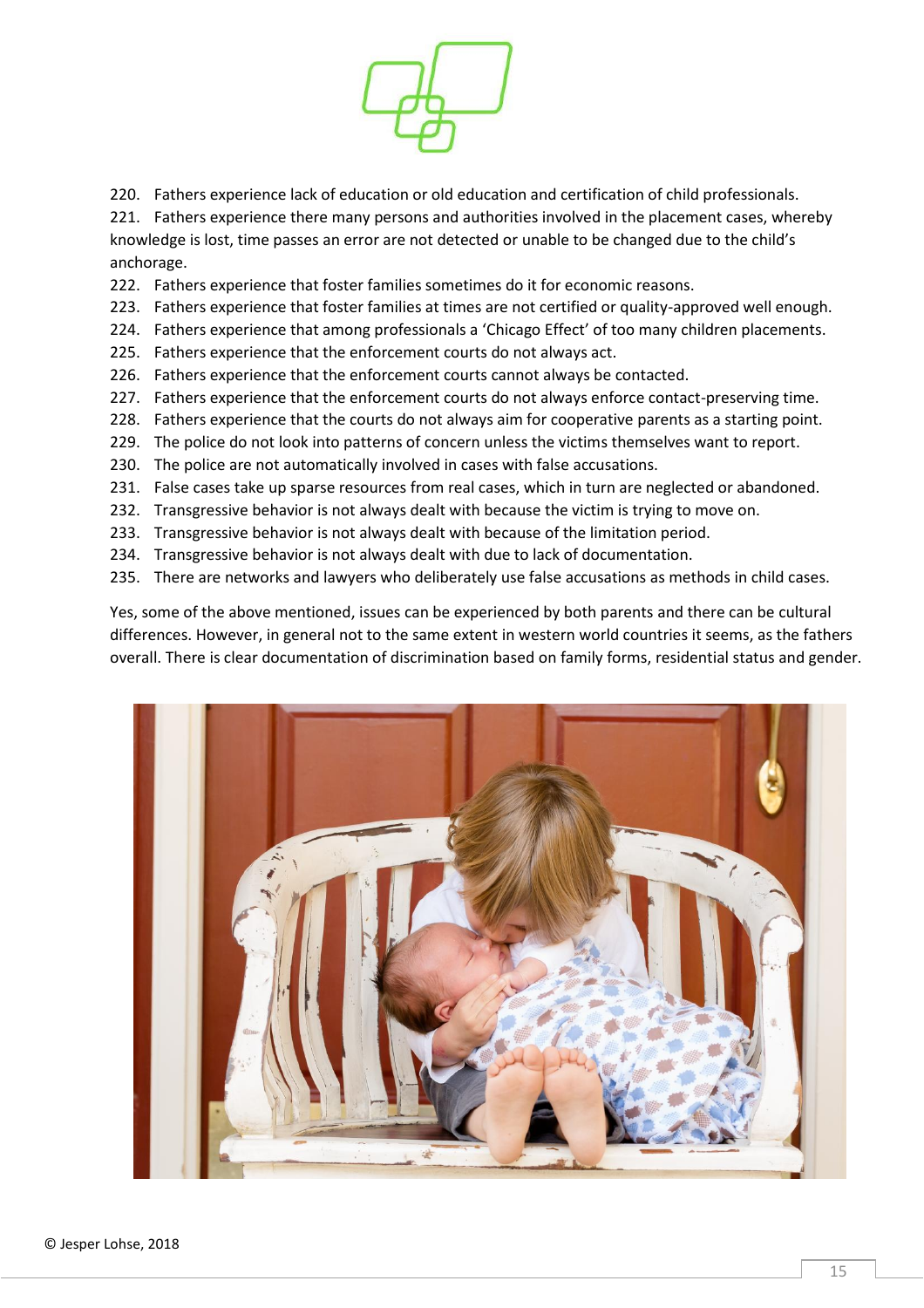

#### <span id="page-15-0"></span>**THEME 8 – Family violence against Children and Fathers (items 236-287)**

Violence is violence and that is never acceptable no matter if it happens to women or men, boys or girls. However, today an important new debate needs to be, addressed related to our understanding of family violence related to history, culture, financing, gender and prevention in developed and none developed cultures.

In relation to family violence against children and fathers in western world countries, there are very serious shortcomings in the knowledge, understanding and statistics. There is still an almost one-sided focus on support and financing of violence against women by Governments. It is often women organizations without contact and understanding of children and father issues that are involved in social, gender equality and violence work, based on financing by Governments and the international community.

However, the numbers simply do not add up, when looking at family violence for children and fathers in many western world countries today and society can be in for a big surprise. There is for example in Denmark alone estimated to be 13,000 men that has experienced physically violence in families, but the even larger amount of cases with 'public violence' in the form of discrimination and parental alienation as well as psychological and economic violence are not included. These number could mean that the violence against children and fathers is at the same level today as women or even higher, although having a different form.

The lack of funding and hereby support is a major problem for the children and fathers, but also the balance between the funding of women and men violence is a challenge causing a misunderstanding, statistics and even law to protect women only. Several studies today show that the violence against children is equally, done by mothers and fathers, actually slightly more by mothers. Official studies show that women are more violent than men, but women experience harder violence. However, as stated violence is violence.

The following issues has been, found:

- 236. Fathers are not always, informed about that they are to be a father.
- 237. Fathers do not always get their name on the birth certificate, such as their surname or middle name.
- 238. Fathers are not always, allowed to take paternity or parental leave.
- 239. Fathers are not always allowed to participate in their child's baptism.
- 240. Fathers experience that they have been, abused to become a father deliberately without knowing.
- 241. Fathers experience that they can become fathers although both parents are responsible for protection.
- 242. Fathers experience not getting help if they develop depression related to childbirth.
- 243. Fathers experience that negative social heritage of the other parents emerges at the time of birth.
- 244. Fathers experience there is no help when the mothers develop depression at the childbirth and they lose contact with the child.

245. Fathers experience not becoming residential parent, because the other parent wants child support.

246. Fathers experience not becoming residential parent, because the authorities believe that the other parent needs welfare benefits for the child more, although not in the best interest of the child long term.

247. Fathers experience not getting the parenting time that is in the best interest of the child, because the other parent wants to increase personal finances.

248. Fathers experience the child being, hidden to prevent the father becoming residential parent.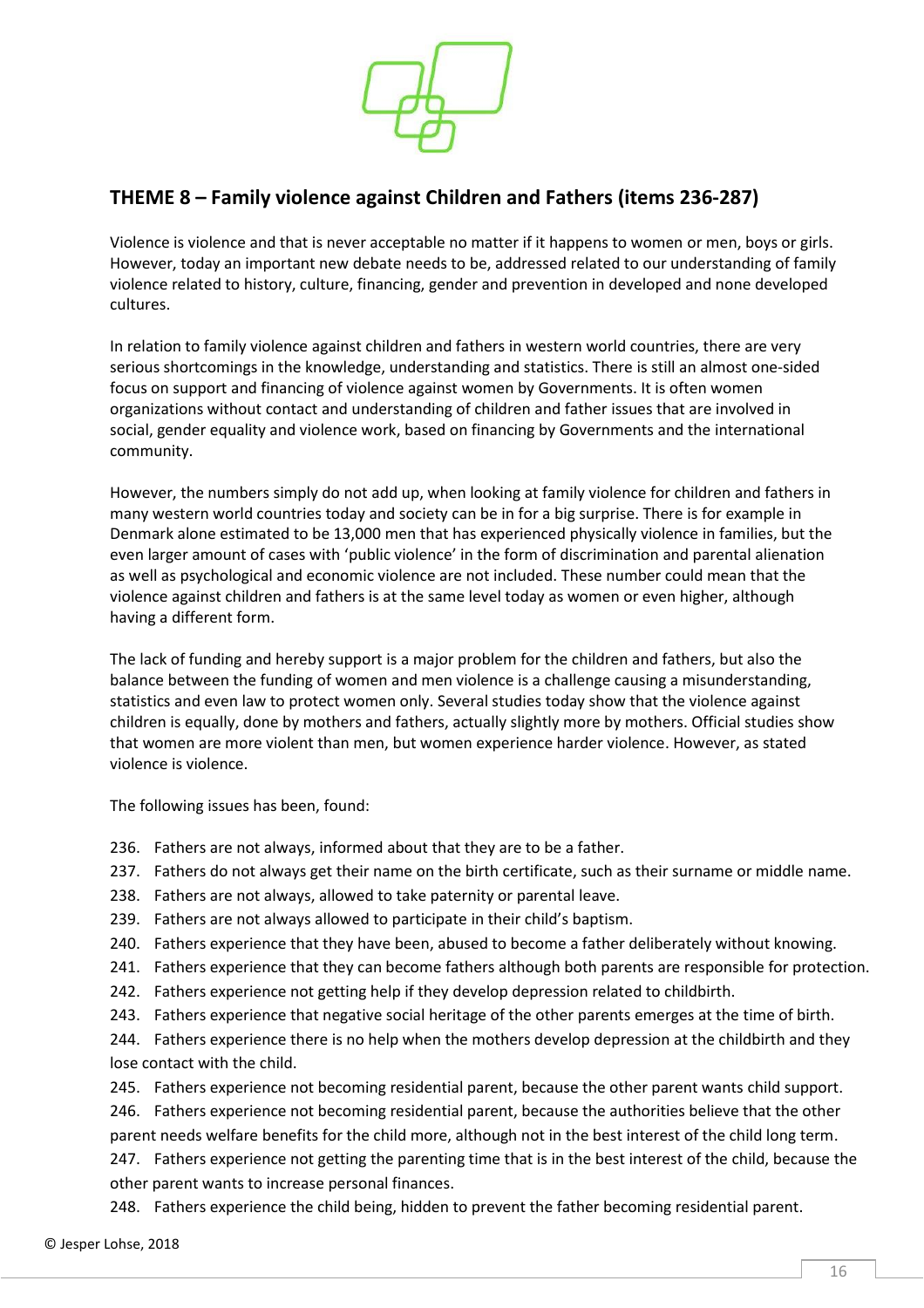

- 249. Fathers often experience parental alienation.
- 250. Fathers often experience false accusations to prevent the fathers to become residential parent.
- 251. Fathers experience less parenting time because mothers believe children is better off with the mother.
- 252. Fathers experience blackmailing for example pay an amount or buy a new bike for parenting time.
- 253. Fathers experience light to hard physical violence without any support.
- 254. Fathers experience psychological violence in the form of threats without support.
- 255. Fathers experience psychological violence when informed that it is not their child after all.
- 256. Fathers experience psychological violence when being told late in life that they have a child.
- 257. Fathers experience economic violence needing to both work and due most of the household work
- 258. Fathers experience false accusations about not being a good parent at the times of important decision.
- 259. Fathers experience false accusations about the child not thriving in parenting time cases on decisions.
- 260. Fathers experience false accusations about violence without any consequence for the accuser.
- 261. Fathers experience false accusations about sexual assault without any consequence for the accuser.
- 262. Fathers experience parental alienation for years without any consequences for the accuser.
- 263. Fathers experience a lack of support when they are victims of violence.
- 264. Fathers experience that the violence against fathers is often, not reported with statistics are incorrect.
- 265. Fathers experience being blame they have a "victim mentality" talking about violence.
- 266. Fathers experience that when they report violence against them it raises the level of conflict and give the child less parenting time with the father instead of the mother.
- 267. Fathers experience gender discrimination in public funding to support victims.
- 268. Fathers experience public funding to support victims are not, based on actual contacts to the victims.
- 269. Fathers are often not included in laws related to violence.
- 270. Fathers can certainly also be violent against women, but fathers experience significant discrimination.
- 271. Mothers can certainly experience many of the same things and, in some cases, other types of violence than fathers. However, they do not experience the same imbalance in the recognition, support, statistical. collection and financing of efforts against violence.
- 272. Parents regardless of gender experience violence when ending a relationship.
- 273. Parents experience false accusations or neglect.
- 274. Parents experience false reports to the municipality in children cases.
- 275. Parents experience that mistakes related to violence is not, detected, admitted or corrected.
- 276. Fathers and nonresidential parents experience that the other parent behavior has no consequences.
- 277. Fathers experience that child decisions is, made based on assessments by subjective caseworkers.
- 278. Fathers experience systematic child abductions by secret networks.
- 279. Fathers, like mothers, experience children exposed to light and hard violence by the other parent.
- 280. Fathers, like mothers, experience the other parent are becoming violent due to alcohol.
- 281. Fathers, like mothers, experience the other parent is violent due to postnatal reactions.
- 282. Fathers, like mothers, experience the other parent becoming violent due to anti-depressants.
- 283. Fathers, like mothers, experience the other parent is violent due to pressure in everyday life.
- 284. Fathers, like mothers, experience the other parent is violent due to negative social heritage.
- 285. Fathers experience systematic hate speech by mothers, mother networks and extreme feminists.
- 286. Fathers experience systematic stalking by mothers, mother networks and extreme feminists.
- 287. Fathers experience systematic child abductions by mothers, mother networks and extreme feminists.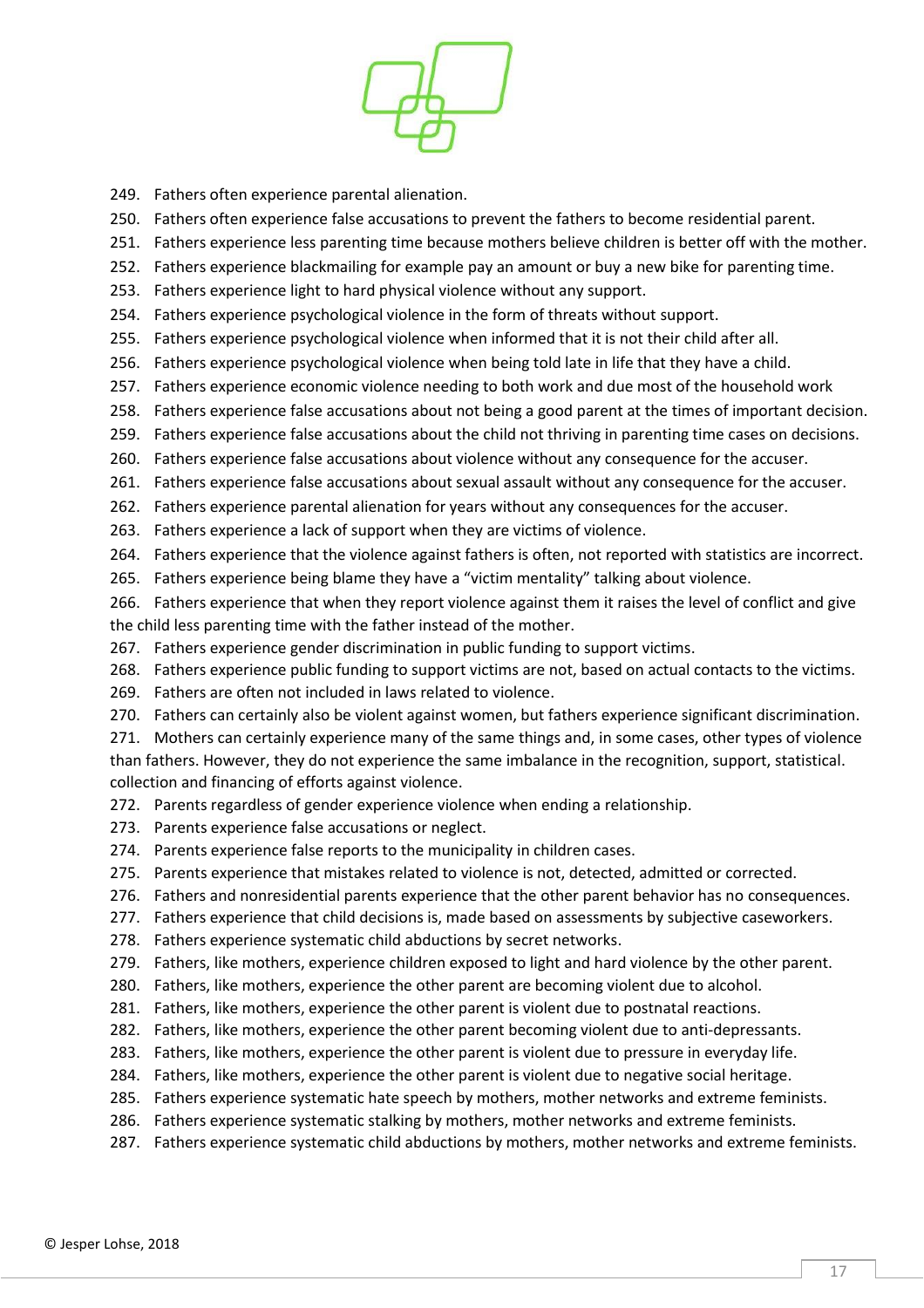

#### <span id="page-17-0"></span>**THEME 9 – Fathers' Responsibility (items 288-299)**

The purpose of the gender equality catalog is to facilitate a better understanding of issues related to children and fathers - not to dis respect situations that women experience. The reason for this focus is also to facilitate a better understanding of the balance between women and men, boys and girls in family law and gender equality.

Another reason for the children and father focus is that the discrimination in most family law is, related to family forms, parent legal residential status and gender. By focusing on the children and fathers all three aspect are, handled and a positive change and improved quality in the law and practices will and shall be for all parents.

Through a period of 12-month only principle cases for mothers, including placement cases and cases of violence were, analyzed. Mothers in daily life were, asked what the main challenges were in family life related to the fathers. Of course, fathers shall be responsible in children and family cases.

The following issues has been, stated as primary by mothers:

- 288. Fathers must take equal responsibility for the children, if they are allowed, to and parents agree on it.
- 289. Fathers must acknowledge biological birth, breast feeding and carrying of the baby by the mother.
- 290. Fathers must take responsibility related to paternity leave.
- 291. Fathers must not deny having contact with the child.
- 292. Fathers have to spend time on the children instead of just work, sports and friends.
- 293. Fathers must attend children meeting and activities.
- 294. Fathers must stop requiring 50/50 parenting time in order to avoid child support.
- 295. Fathers must understand that physical, psychological, economic and sexual violence is unacceptable.
- 296. Fathers must distance themselves from sexual harassment.
- 297. Fathers must take part in the paternity leave for the mother's job opportunities to remains the same.
- 298. Fathers must take part in the paternity leave for the mother's career and pension remain the same.
- 299. Mothers experience many of the same things if they are residential parents.

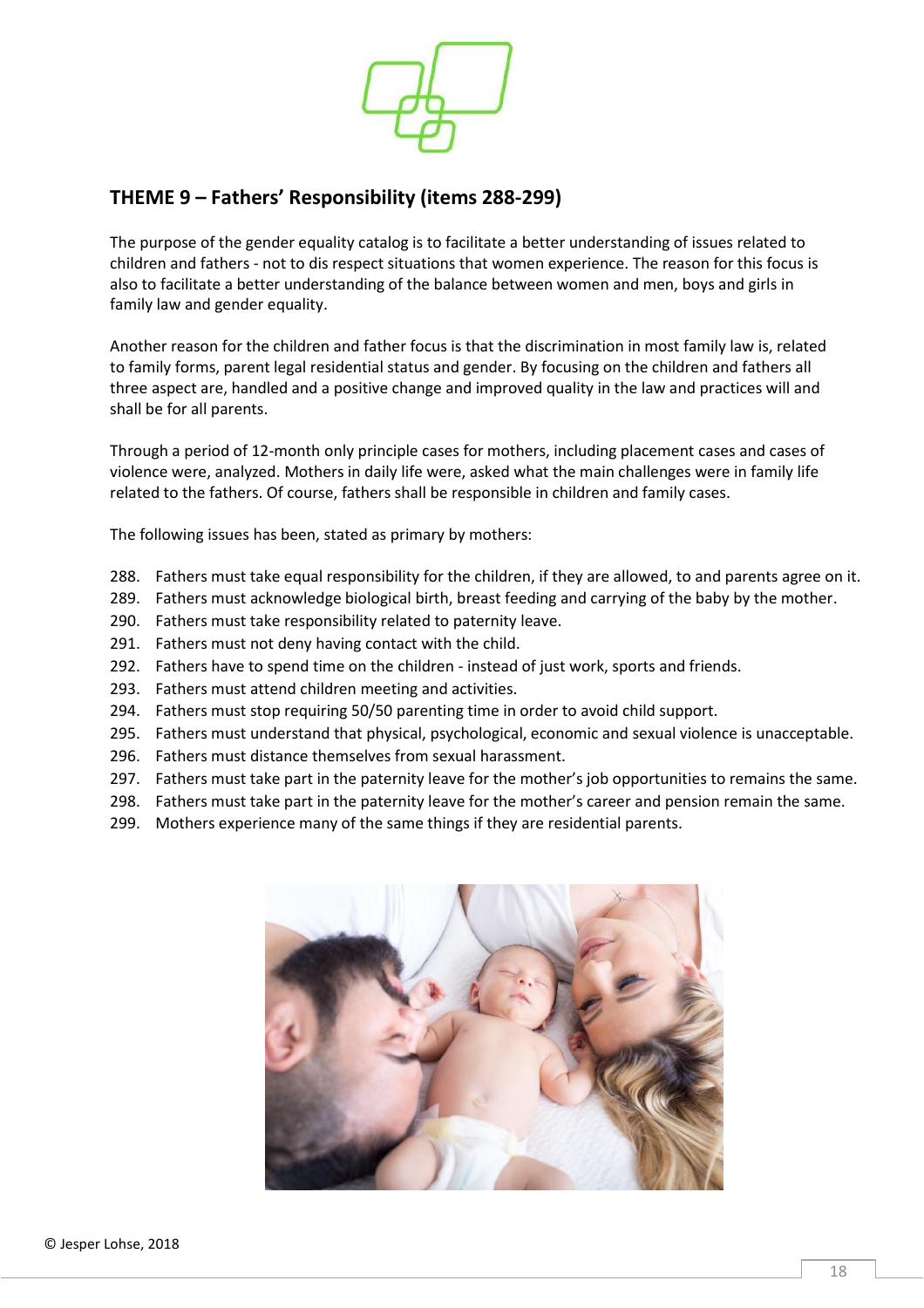

#### <span id="page-18-0"></span>**THEME 10 – Lawyers' Ethics and Methods (items 300-316)**

It is well known and documented, that family lawyers act gender-specific in children and family cases due to the discrimination and loopholes in the family law.

In 2012, 2014 and 2016, the Danish Bar and Law Society and Danish Family Lawyers association was, asked to deal with lawyers' ethics and methods in family and children cases. However, nothing has happened and the Family Lawyers Association stated the lawyers were not to blame. A denial that is, seen in many countries based on the power of the attorney societies with children being damages daily.

- 300. Parent's experience that lawyers act significantly different based on the gender.
- 301. Parent's find that the lawyers pull the two parents apart with the child in the middle.
- 302. Fathers experience attorneys deliberately raise the level of conflict for mothers.
- 303. Mothers experience that attorneys deliberately reduce the level of conflict for fathers.
- 304. Father's experience that lawyers do not want to correct their mistakes.
- 305. Fathers experience that attorneys want the case brought to court for higher fees or process fees.
- 306. Fathers experience that attorneys give the state administration false information about the child.
- 307. Fathers experience that attorneys cover a parent's violent behavior by e.g. attacking the other parent.
- 308. Fathers experience that attorneys indirectly advise the mother to make false accusations.
- 309. Fathers experience that a Bar and Law Society does practically nothing about the problem.
- 310. Fathers experience that Family Lawyers Associations ignore the problem of lawyers' ethics
- 311. Fathers experience that attorneys refer to crisis centers without reason to strengthen the case.
- 312. Fathers experience that attorneys escalate conflicts in order to put the mother in a better position.
- 313. Fathers experience that lawyers draw out the case in order to put the mother in a better position
- 314. Fathers experience that lawyers draw out the case to put a financial pressure on them.
- 315. Fathers experience that lawyers scale their finances in order to put their client in a better light.
- 316. Fathers experience that the same lawyers are often found in cases with false accusations

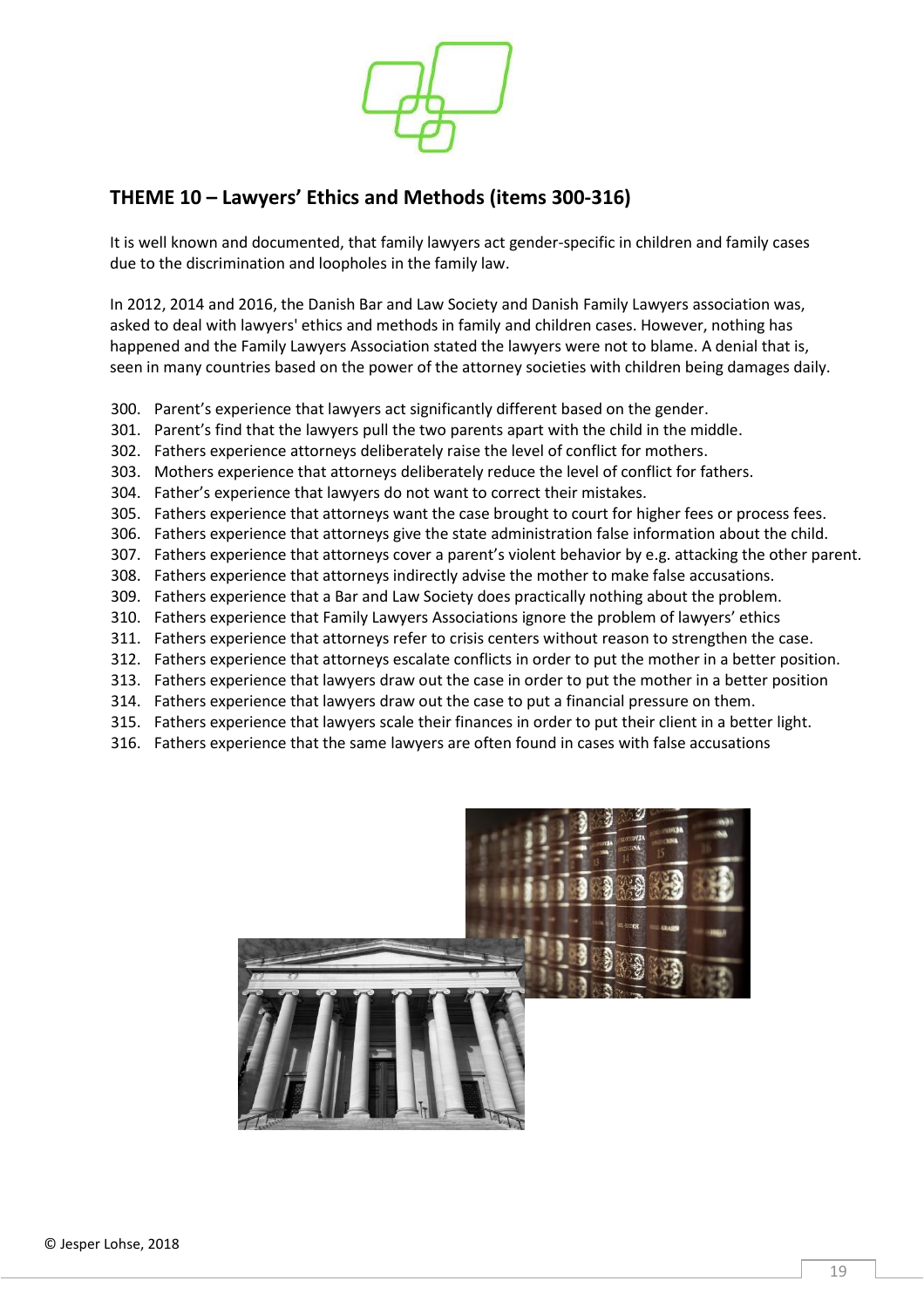

#### <span id="page-19-0"></span>**THEME 11 – Financing, Statistics and Research (item 317-333)**

When comparing the public funding in the annual financial statements of the 4 largest mother and children organizations with the single large father and children organization in Denmark it was clear that there is profound discrimination.

The Danish State Accountants in 2015 found 5.8 billion DK in social and gender equality, and cultural funds in 687. However, approx. 300 of the funds was "secret" funds where ministries in networks and based on gender offered financing for organizations. It was clear by following the money that there was a major imbalance in the funding for men and women, hereby the support, statistics and family law proposals.

It has also doing the analysis been documented that family research provided to many parliaments has been based on mother and child answers, as many questionnaires simply not has been sent to the fathers. The statistics made in the family area are, to a large extent, culturally influenced by the idea that the mother is a child's primary parent. There is often evidence that research and statistics related to children and gender equality, is made by women for women.

- 317. There is not statistics on custody for all children under 18 years old.
- 318. There is not statistics on parenting time for all children under 18 years old.
- 319. Less fathers have residential address for children than in 1980, in contrast to the social development.
- 320. Statistics on violence against men do not take into account public violence (discrimination) or parental alienation, which is the most significant.
- 321. There have been secret financial funds for women organizations in decades.
- 322. No emphasis is, placed on number of contacts to children and fathers in application evaluations.
- 323. No emphasis is, placed on preventive against children and fathers in application evaluations.
- 324. The treatment of applicants for funds is discriminating.
- 325. Government funds are not provided to the large Fathers' Associations in general
- 326. Government funds are not provided to large organizations, if no political contacts and votes.
- 327. Government funds are not given to Fathers' Associations in spite of many and god applications
- 328. Government funds are not, given to Fathers' Associations in spite of the largest contact interface for men exposed to violence.
- 329. Government funds are granted unilaterally to female councils with uneven gender distribution
- 330. Family research has been, based on mother and child responses for decades.
- 331. Family research has been, based on female responses found in researchers own networks.
- 332. Researchers and expert groups with 9 out of 10, or 10 out of 10 participants, being women, have conducted family research for politicians, ministries and parliaments.
- 333. Family research has a very clear blind spot in relation to children and fathers.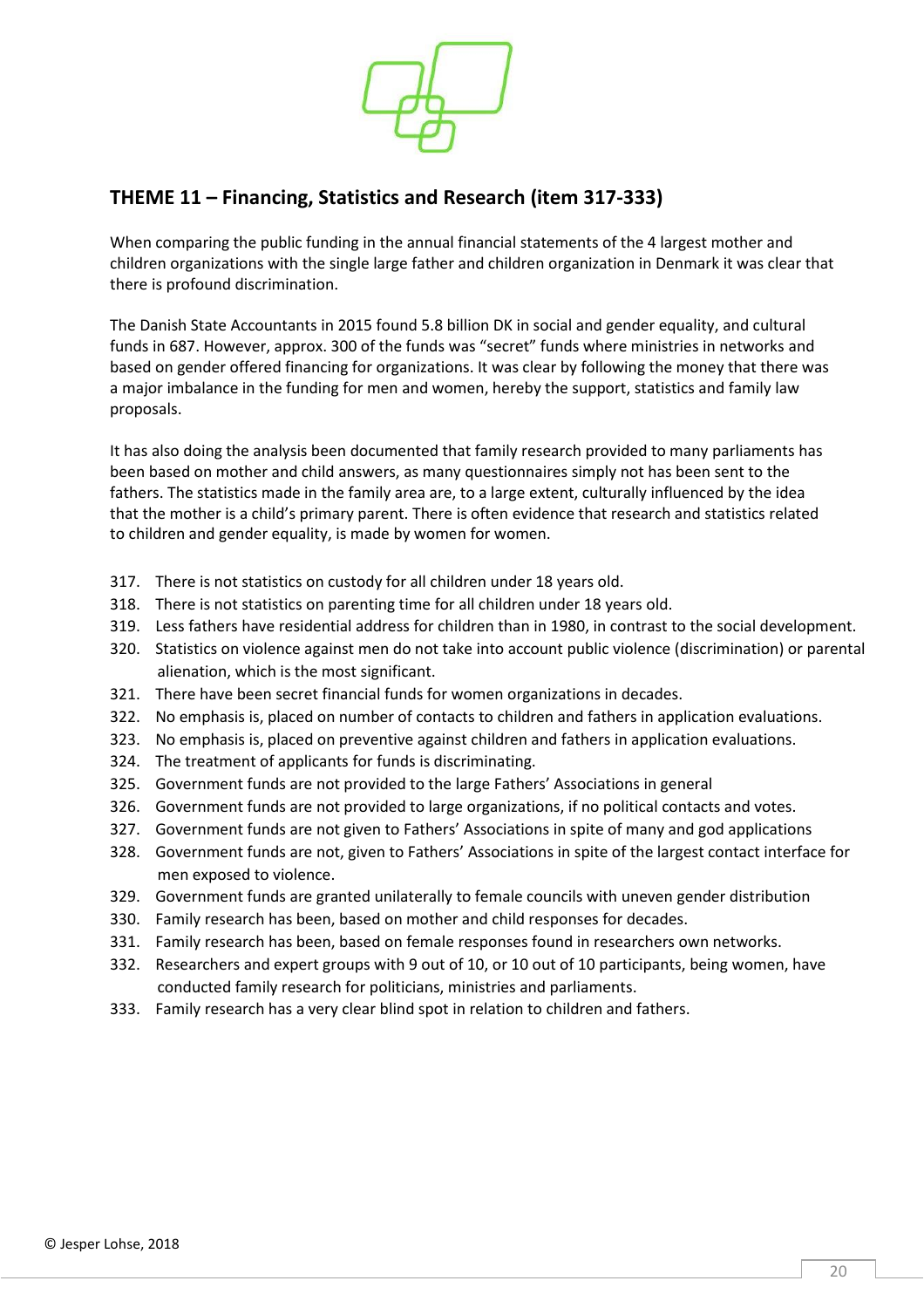

#### <span id="page-20-0"></span>**THEME 12 – How can it happen in our society? (item 334-348)**

The gender equality catalog for children and fathers has doing the analysis and work raised a number of serious questions about political and ministerial leadership and management related to family law at different levels.

It seems from the analysis than as men has been documented to have power within finance then women have the same power within children and gender equality. It seems very much, to be the same and to create an imbalance in society.

New research illustrate that the more current focus is on gender equality between man and women the more the biological differences is of importance in the population. If we therefore want to create equal opportunities for women and men, boys and girls the balance between men and women in the gender equality work and financing might be more important than we think.

The key questions for learning are why has almost nothing happened for children and fathers in the family law and practices based on sociocultural development and how can it we allow this gender discrimination of children and fathers in western world society to happen?

- 334. Where has the Ministries of Gender Equality been for children and fathers?
- 335. Where has the Ministries of Children and Social Affairs been for children and fathers?
- 336. Where has the National Equality Board been for children and fathers?
- 337. Where has the Human Rights Institutions been for children and fathers?
- 338. Where has the Family Research Institutions been for children and fathers?
- 339. Where has the Women Organizations been for children and fathers?
- 340. Where has the Women NGOs been for children and fathers?
- 341. Where has the National Children' Councils been for children and fathers?
- 342. Where has the so-called children organizations been for children and fathers?
- 343. Where has the Government Legal Advisors been for children and fathers?
- 344. Where has the Family Attorney Associations been for children and fathers?
- 345. Where has the European Commission been for children and fathers?
- 346. Where has the UN Women's Committee on Gender Equality efforts for children and fathers?
- 347. Where has the National politicians for children and fathers?
- 348. Why do we not have a UN Men taskforce today in the western world?

It is significant how essential information and the need for change is not reported in the public system and how it at times is stopped by Gatekeepers. The reasons found was related to culture, reward and career systems, lobbyism, lack of change management, lack of coordination, a busy life, misused resources, global change and a political desire to stay in power. It has been well, documented and it can be, said with one word: Discrimination. Is gender equality not for all of us?